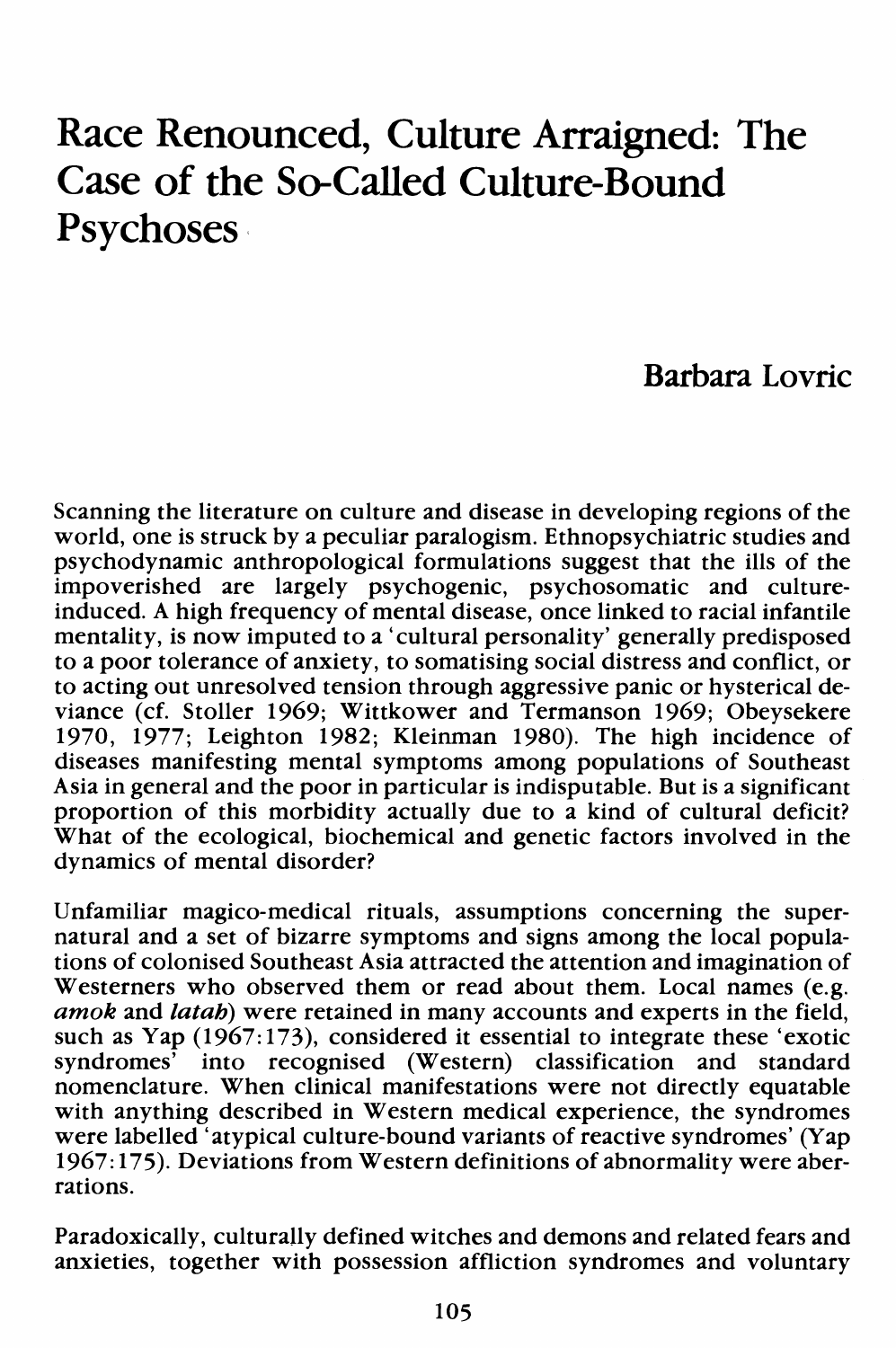trance states, are all accommodated within this classification of culturebound psychogenic psychoses ( cf. Leff 1981: 16). But in indigenous magico-medical experience and classification these phenomena may be attributed to three clearly differentiated categories. In the Balinese context, witch fear and anxiety (which pertain to illnesses of which they are imputed agents) is normal and rational. Involuntary affliction possession (such as babainan) is disease. Voluntary trance states are not. In terms of aesthetics and function, volitional, controlled possession states are unlike non-volitional possession affliction such as *babainan* which is a manifestation of pathology. The fact that voluntary possession states served the interests of the community was no argument against their abnormality, or so Yap ruled (1967:175).

This ascription of abnormality to actions proceeding from indigenous epistemological assumptions about supernaturally-endowed agents in the spread of disease and human mystical participation with the supernatural, together with the denial of a possible organic basis to unfamiliar forms of morbidity among different (Asian and non-Judeo-Christian) populations, promoted Western attempts to diagnose whole cultures psychiatrically, if not psychotically. Postulating a category of culture-bound syndromes meant that indigenous medical ideologies, repressive social structures and culture predilections generated their own forms of morbidity. But such studies have not led to a satisfactory understanding of all the problems and patterns of morbidity in Asian populations. Instead, what they highlight is a problem, particularly in psychoanalytically-oriented paradigms constructed to explain these conditions.

Although not addressing the more complex issue of transcultural psychiatric research, Ellard offered the following warning which is relevant to the present issue:

One of the deadly charms of psychiatry is that being a subject without boundaries it encourages the contemplation of large and complicated questions. This in turn provides an opportunity of reaching magnificent, all embracing answers, so reducing human complexity to such pellucid insights as to cause all to marvel. The unfortunate result is that not only does speculation proliferate while the answers remain elusive, but also after a time the speculations become mistaken for the answers, and we arrive at exquisitely fashioned shadows with no substance in them (1985:17).

It is possible that some forms of culture-bound syndromes are atypical variations of Western forms of psychogenic psychoses. It is equally possible that they are morbid conditions without any clear Western medical counterparts. To confine the labelling of them to Western psychiatric nosology is perhaps to miss their actual as well as their putative significance.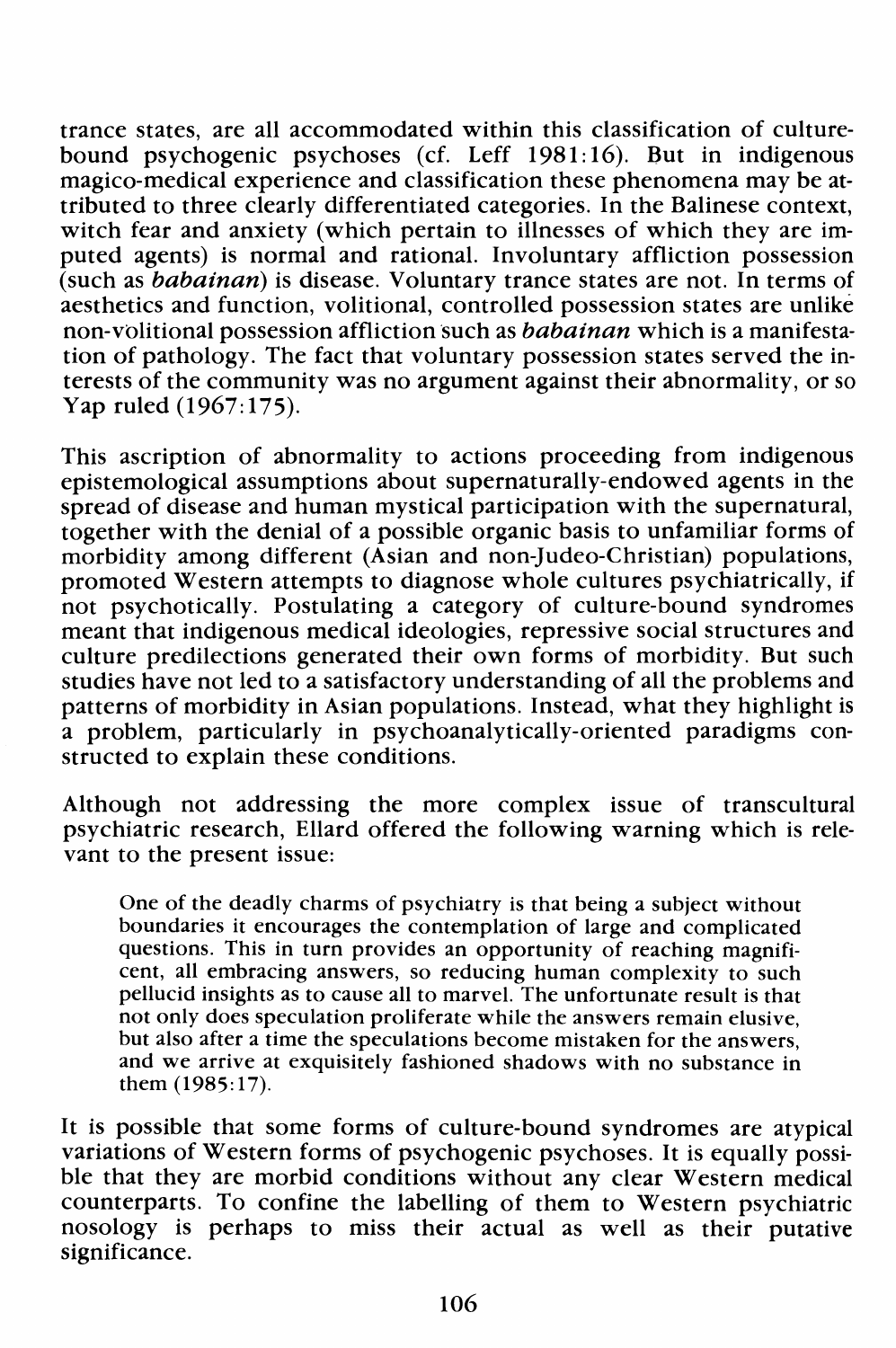The uneasy interface in Western medical discourse between neurology and psychiatry (specialties addressing organically based and functionally based mental disturbance respectively) is not apparent in the study of syndromes such as *babainan* among Asian populations. Only one aspect is represented and it is in no way neurologically or even biologically inclined. These studies rely on the conceptual frameworks, axioms and implications familiar to Western social psychiatry and psychoanalytical anthropology (cf. Surya 1969). Psychiatry's incursions into sociology, and the reverse, are reflected in these formulations. Mental disease has been a particularly fertile source of debate and disagreement and, allied to the notions of race and culture, it becomes an even greater polemic, one to which I shall return in the final section of this paper.

I turn now to discuss Balinese *babainan*, a culture-bound functional disorder, according to the Western formulations mentioned above, but labelled aetiologically as possession affliction and defined as organic illness in indigenous medical theory. When I refer to Javanese latah, later in this paper, I refer back to the lesser known (outside Bali) *babainan* in order to question the validity of the use Westerners have made of, first, race and then culture as significant contributory factors in the genesis of disorders which essentially belong to the category of phenomena-not-yetunderstood.

### (i) Babainan; Case Studies

In Balinese cognisance and medical discourse, to be afflicted by a virulent, live magical spell called *babai* through the intermediary of a witch *(leyak)* is to suffer an organic illness named babainan. Depending on the peculiar nature of the 'invading organism' (babai) and the tissues or organ wherein it settles, symptoms and signs ranging from mild physical discomfort to severe mental distress ensue. The disease may present as an acute episode, quickly resolved or, more frequently, as a chronic illness with acute episodes. In terms of diagnoses by *balian* (healers) - and less than 2 percent of the population have their illnesses diagnosed by Western-style doctors (Bali Post 22 October 1976) - it is among the most frequently occurring diseases. It is also one of the most feared and dreaded. The disorder is not of recent origin. Local medical texts (usada) describe the aetiology, pathogenesis, clinical manifestations and treatment for babainan. Case examples from fieldwork where I observed *balian* at work convey some notion of the form and context of *babai* affliction:

1. 20/ 11/ 81 The illness from which a man in his middle fifties was suffering was diagnosed as babainan. His main symptoms were weakness, palpitations, aching pains in the limbs and difficult micturition. He had already been to a local health clinic but, allegedly, the cause of his discomfort had not been determined nor had a diagnosis been made. He had con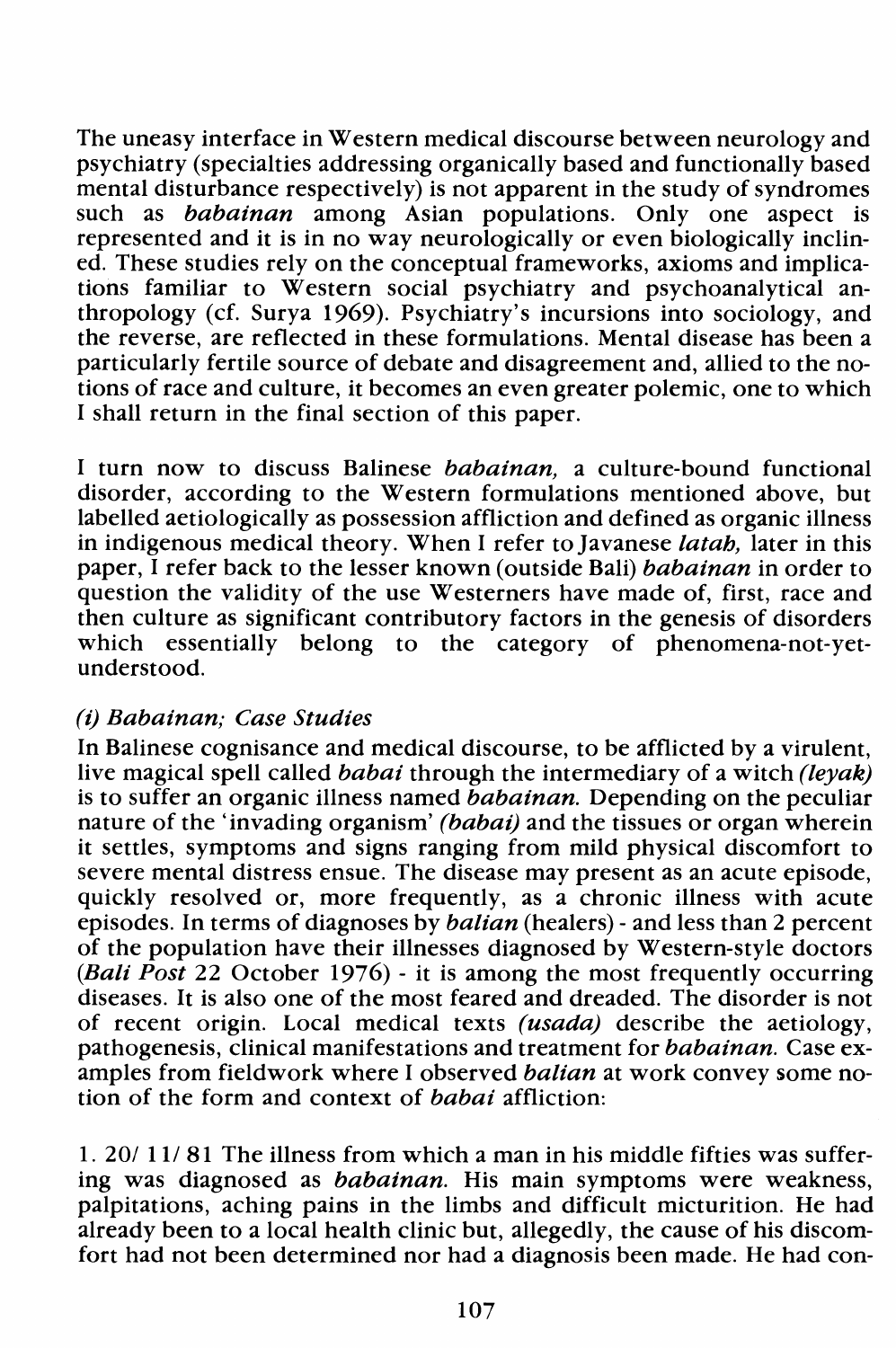sulted the healer several times previously, and the severity of his symptoms tended to fluctuate. This time the *balian* prescribed medical therapy in the form of mantra, ablution with purified water, the ingestion of an incinerated magical drawing and the inhalation of burning incense among other things. Thereafter the *balian* took a black peppercorn and pressed it into each of the man's finger tips in turn. He was searching for evidence of the area of activity of the  $\bar{b}$ abai. Wherever the procedure induced no pain, the babai was deemed to be no longer active in that portion of the body. The *balian* then took a piece of black wood, held it over burning incense, breathed upon it and placed it between the man's third and fourth toes, pressing the toes inward against the piece of wood. The man writhed in apparent pain and cried out. This was, it seemed, the point of entry and the focus of activity of the virulent *babai*. The *balian* continued applying what did not seem to me to be very strong pressure to the toes for a few seconds longer and the man continued to moan and cry out begging him to cease.

Finding the exact location of the *babai* and compelling it to acknowledge its presence, which it had done through the cries of the man, was not tantamount to a resolution of the sickness. It was only the beginning. The man would return to the *balian* several times more to build up his own strength and resistance. Ideally, in time, the *babai* would concede defeat and announce its intention of relinquishing its hold on the body. I was told that this was a very severe case of babainan: the babai had been created on Lombok and at times the man suffered nervous symptoms such as moodiness and disorientation when the *babai* moved from the lower part of his body up to his head.

2. 24/ 11 82 A woman in her early thirties with three children had been ill on and off for seven years and had been to the hospital 'for injections'. Her illness was diagnosed by the balian as babainan. She complained of weakness in her legs and severe pain behind her eyes and sometimes in her head. Her husband explained that she was often listless and without energy. The treatment procedure was essentially the same as that already described. The *balian* also applied a concoction, consisting of oil from a species of freshwater fish and spices, to the woman's eyes. Pain behind the eyes was the symptom which apparently bothered her most. She cried out during this treatment and then kept spitting for some time after. I was told that if there had not been a *babai* there she would not have experienced such violent reaction. The pepper and wood application to the hands and feet had not elicited any pain reaction. The babai had already moved from those locations.

3. 211 10/ 81 An eighteen year old male was diagnosed as suffering from babainan desti. This name referred to the mechanism (desti) whereby he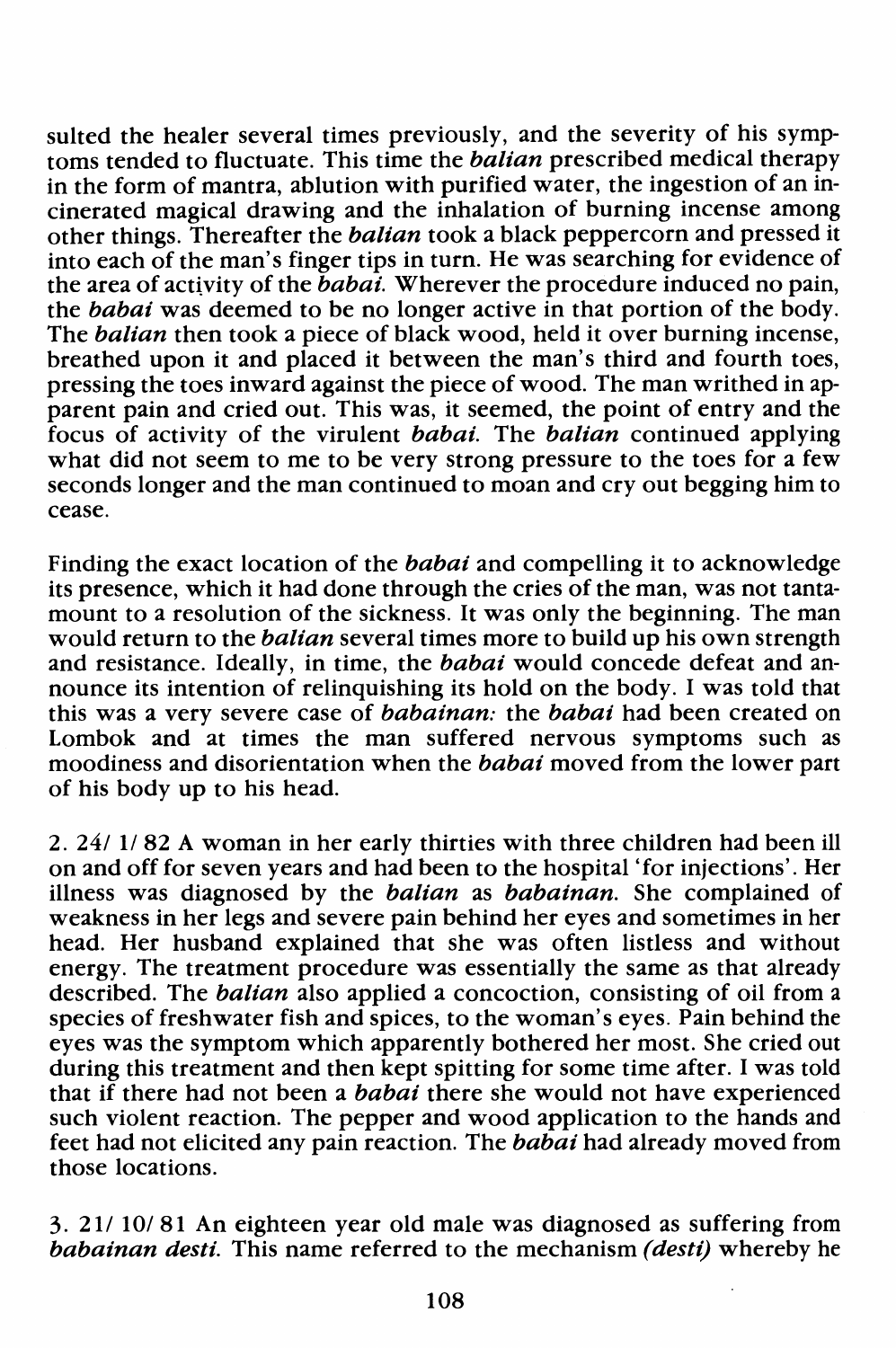contracted the illness. The affliction was also named *babai bongo/* because at one stage deafness *(bongo/)* represented the dominant symptom. At another phase of the illness, that of active delirium, he had run away aimlessly. The illness had then been renamed to indicate a particular manifestation of mental disturbance. At this stage the boy was in an abnormally agitated and frightened state and looked dazed and disoriented. I learned later that, in what had seemed to me to be no more than confused muttering, the *babai* had acknowledged and named a local *balian* as its 'owner'. The *babai* requested that a ritual be conducted at the graveyard on its behalf. The request was agreed to and fulfilled. The *babai* 'disappeared' and in time the boy became symptom-free.

4. 5/ 2/ 82 A twenty-three year old woman related the events surrounding her illness with a kind of detachment one might expect of a disinterested spectator. She had been feeling quite well and then one night shortly after going to bed she suddenly started raving and hallucinating. She was admitted to hospital under a *doktor syaraf(nerve* doctor) and 'given injections'. The visual and auditory hallucinations and the raving ceased. She was discharged from hospital but the symptoms recurred. She was then taken to a *balian* and given the standard treatment. Apart from the disturbance of consciousness, she also remembered that when she was in the acute stage of the illness her body seemed to be grossly enlarged and at times she was unable to walk.

The ravings of the *babainan* sufferer are not considered to be their own but those of the living *babai* spirit. The objective of sometimes violent questioning and treatment is to induce the *babai* to name its purchaser or, less frequently, its owner-creator. No formal redress is sought by the *balian* and no moral judgement is pronounced. The sociological significance of *babainan,* I suggest, lies in its imputed aetiology and treatment, namely, in the complex of suspicions and manipulations inherent in illness episodes and the powers of the creators of *babai* on the other. I forego such an analysis here in favour of a more cognitive study and a search for a meaning of the phenomenon itself which is consistent with the medical data that local texts vield.

#### (ii) *The Creation and Path of the Pathogen* (Babai *Spell)*

The term *babai* is cognate with *bayi* meaning 'foetus'. It denotes a magical spell, the most potent form of which is concocted around an aborted foetus, a stillborn infant or a placenta. A *babai* is not ambiguous; its virulence is unequivocal. Its reason-for-being is to induce disease in its human host. In some respects *babai* is not unlike the Malay concept *ofbadi*  (cf. Endicott 1970:69-83) which, according to Endicott, represents the loss of control, the crucial boundary between life and death. Its exceedingly malignant, marginal and uncontrollable nature renders it an object of fear.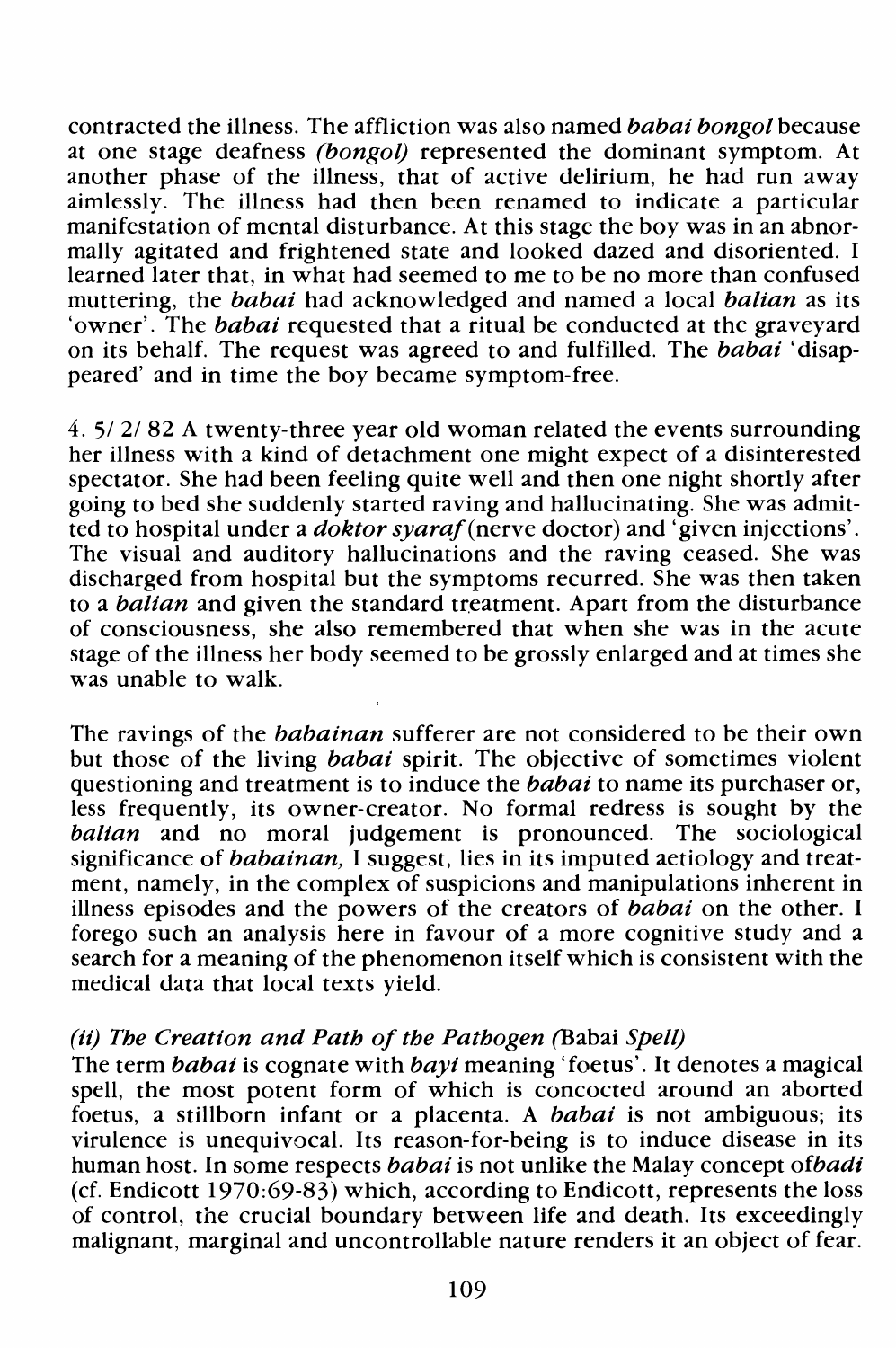The only ambivalence associated with *badi* (and the same applies to *babat)*  is that it does not clearly belong within either the category of supernaturals or humans.

However, *babai* also share characteristics with the Malay *pelesit* which is a familiar spirit acquired through the magical manipulations over a corpse of an infant who was the first-born of first-born parents. A common form of spirit affliction during pregnancy, the *pelesit* is imputed to enter the body through the feet causing the victim to scream with pain and lose consciousness. Like the *babai,* it is exorcised through mantra and demands that it should reveal, through the mouth of its host, the identity of its 'parents' (owners). If this fails to elicit a confession, the Malay bomor (shaman) applies pressure to the fingers and the toes of the afflicted and carries out an interrogation until the *pelesit* finally confesses and agrees to leave (Gimlette 1923:42-3; Endicott 1970:57).

Marginality and ambiguity are characteristics of things magically powerful and dangerous in Balinese thought. Foetal material, post-partum and menstrual blood, matters which pertain to life and procreation, are all imputed to represent the most potent sources of power for the creation of *babai*. The products of miscarriages procured for the purposes of creating *babai* are placed in containers and buried in graveyards, spiritually nurtured and given offerings as well as life-cycle rites. They are also finally taken to temples associated with the powers of death where, through the intercession of the Goddess of Death, Bhatari Durga, they receive their power and privilege and become her representatives. The abundance of information concerning the actual procuring and raising of a *babai* testifies to the extent to which the phenomenology of the symptom complex, which the Balinese term *babainan*, has influenced an elaboration of its aetiology (cf. Week 1937:205-12).

Though treatment aims ultimately to rid the body of the *babai,* immediate expulsion is not considered a possibility. Medicinal therapy, offerings and mantra to deities of fire, such as Agni and Brahma, anticipate a gradual weakening of the *babai's* hold within the body of the host. An extinction or even petmanent extrusion of the *babai* is not presumed a likely resolution to *babainan* affliction. Mantra prescribed to prevent, contain and reverse *babai* affliction are numerous. Requisite ingredients are copious and expensive, consisting of animal, vegetable and mineral origins, either buried, formed into a potion or applied to the afflicted.

Allusions in the treatments to a flaming, burning and fiery resolution of*babai* intrusion are prominent. In the form of therapy called *tutuhan* the *babai* is expected to react to the heat and burning caused by the concoction applied to the eyes of the afflicted. Mantra are frequently addressed *tc*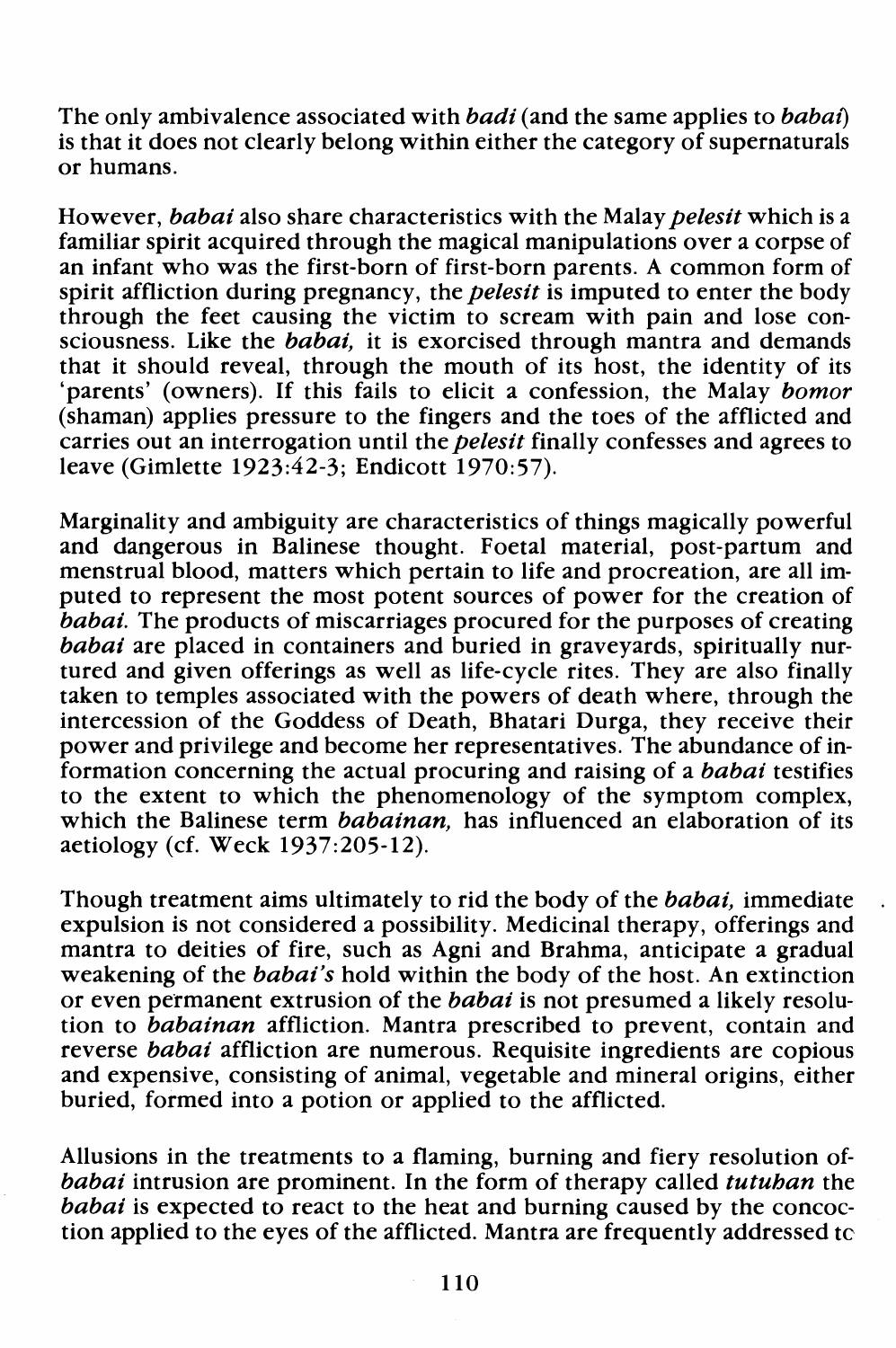Brahma whose colour is red and whose quality is fire (cf. HKS2183:20a). Magical drawings used in association with mantra to expel or incinerate babai display a fairly distinctive but limited range of motifs. Mystical syllables and geometric forms based upon the emblems of the deities of the nine directions feature prominently. Mystical syllables are usually found in association with a flaming human head. Composite human-animal representations of demonic appearance are used in conjunction with mantra invoking the powers of high deities so that the virulence of the babai is extinguished  $(K422:10,5)$ . To prevent the access of babai into a houseyard, a piece of copper one hand-span in length and three fingers in width, on to which a magical drawing of the Yama-Raja figure is inscribed, should be buried in the middle of the yard. The Yama-Raja figure, a grossly enlarged part-animal part-human form, perhaps representative of the visual hallucinations and distorted perceptions of babainan affliction (see case study 4), is a conspicuous part of the imagery of physical and mental pathology. Perhaps the most distinctive magical drawing associated specifically with *babainan* is that named *bawange*. It should be inscribed upon an onion and buried below the sleeping platform of one possessed of babai (cf. HKS3124:4b). Some similarity to a developing embryo (the position and unequal development of limbs notwithstanding) or a malformed one might be intended.

The presumed existence of people capable of acquiring the knowledge and means of creating *babai*, and thereby insidious and debilitating forms of disease among individuals, is an obvious source of anxiety among the population. There are descriptions of *babai* created on the nearby island of Lombok through the sexual union of male and female witches. Such babai might have the form of an infant with a grossly enlarged head, exhibit facial and cranial features of a cat or a monkey and produce a cry reminiscent of sounds normally produced by ducks. Animal imagery is a constant element in Balinese medical phenomena.

What also invites thought and begs elucidation is the prominence of human stillbirth, miscarriage and missed-conceptions (menstrual blood) in indigenous aetiologic conceptions. The mystical power of the human embryo, the potential of menstrual blood and the anomalous nature and magical potency of a fresh human corpse in general, and of a stillborn in particular, are discernible themes of Balinese magico-medical theory and practices.

Interestingly, supernaturals who participate with humanity in voluntary trance possession are commonly 'child-like' in manner and name. Infants or 'small humans' also feature prominently in graphic representations of mystical agents involved in the pathogenic process. The key to the symbolism in the *bawange* drawing may lie in a specific form of foetal malformation perceived to be caused by amnion rupture during gestation. Foetal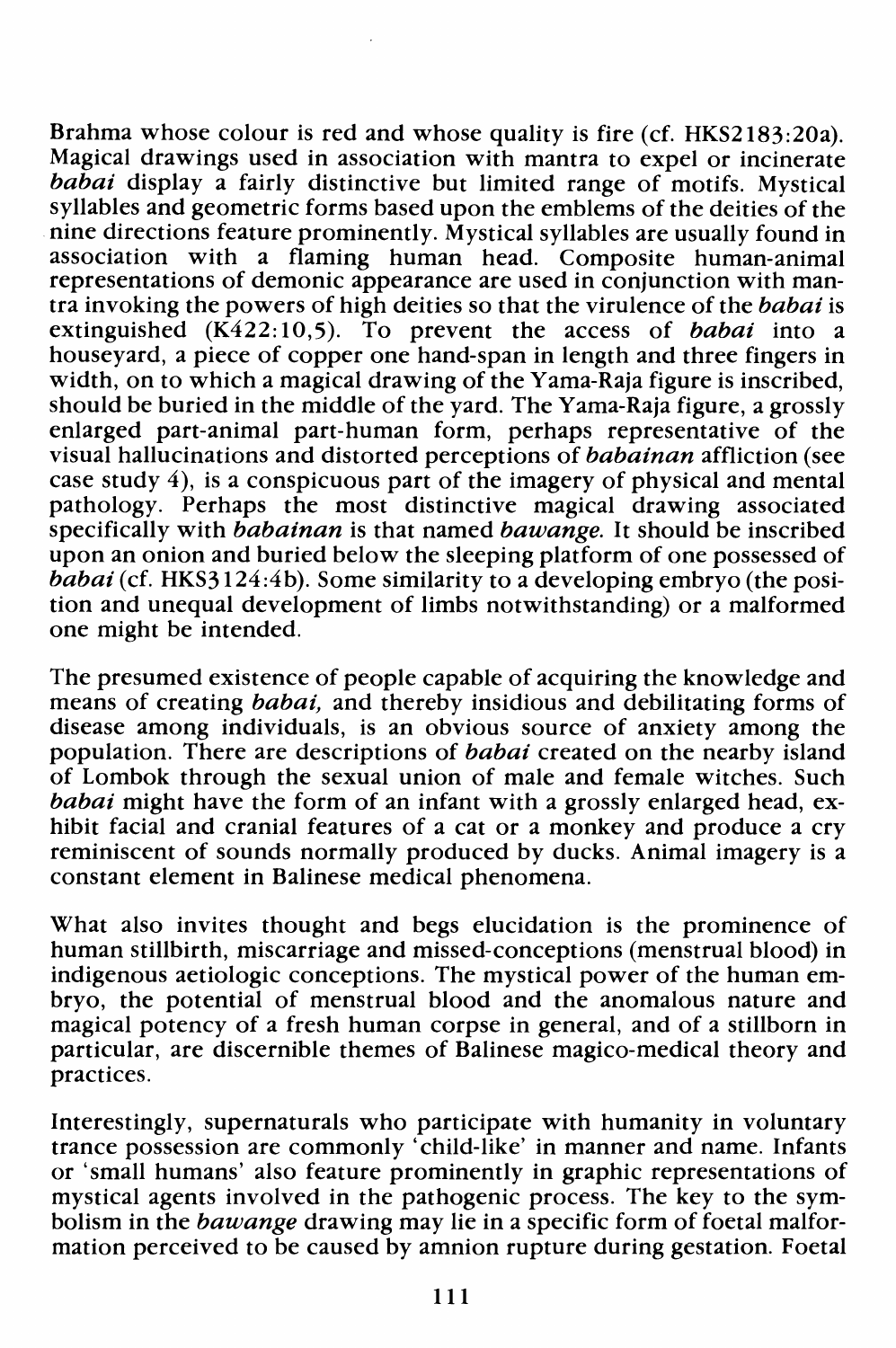digits or members (such as a foot or an arm) in utero can become entwined by fibrous strands resulting in constriction bands and leading to partial or complete amputations. The subject of amniogenic foetal malformations is one of the oldest medical mysteries (Torpin 1968:4).

Possibly, the peculiar status of the unborn foetus, neither ordinary human nor supernatural, is the basis of this particular archetype and analogical signification. The semiotics of *babai* as a supernatural pathological agent might perhaps then be understood through the notion of projection and dialectical reversal. That is, babai project a reality - high infant mortality rate, miscarriage, foetal malformations, stillbirths and infertility- superimposed upon or transcoded within another, namely, a ubiquitous and analagous form of morbidity which commonly manifests only after puberty. Elsewhere (Lovric 1987b) I argue that the symbolism in other prominent cultural representations also encode morbid realities.

Local understanding and theory of babainan is based upon intimate experience and keen observation. Forasmuch as the disease is attributed at one level of causation to babai (an 'irrational' proposition in Western scientific thought), this is no reason to discount local classifications and symptomatology as being devoid of clinical significance, or to relegate the syndrome wholly to the psychosocial arena.

#### (iii) The Medical Semiology of an 'Exotic' Syndrome

A manuscript transliteration (HKS2183) of a Balinese medical text entitled Tingkab ing Ngubah Babai, 'Procedure for the Raising of Babai' tells us that:

... there are *babai* without form, without abodes, emerging through desire, through thought, through the mind, the breath and speech...

#### Knowledge of the unmanifest potent endowment of *babai* which produce disease includes the following;

I Mjajapati becomes *pamali* [a disease spell] causing a stabbing pain, returns to its place of origin and becomes the *babai* named I Truna Bagus causing pain and manifesting as an illness named *lara bub*['swelling affliction'].

I Anggapati becomes *dengen* [a disease spell] and settles under the chest causing migratory severe stabbing pain. It eventually settles in the abdomen and then returns to its abode in the soil and an illness named *tiwang* [convulsive seizures] appears.

I Amad is able to create a disease in which symptoms persist for many years.

If the afflicted person cries and screams, I Mlata has created the disease.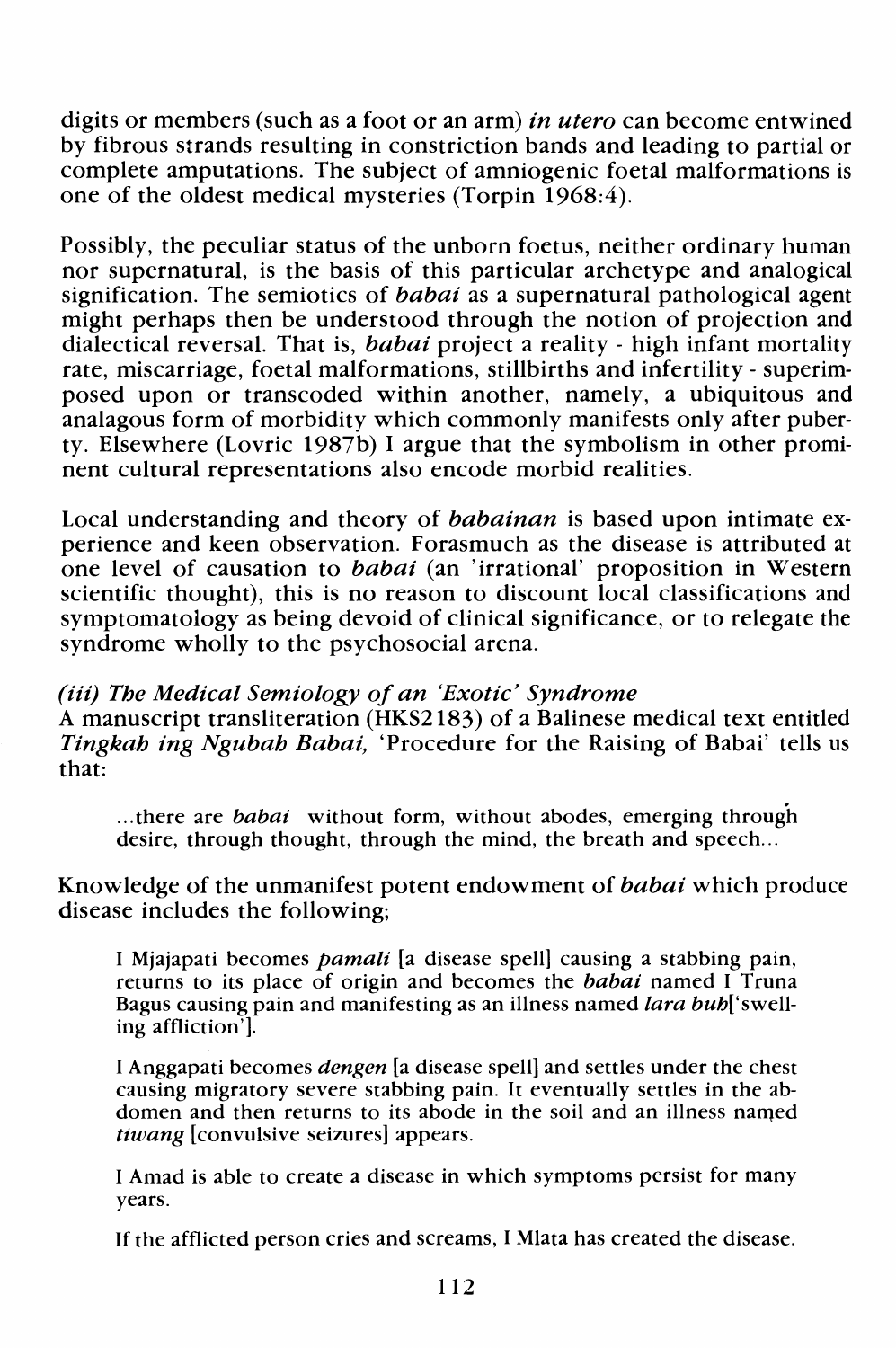If the afflicted person remains silent, withdrawn, quiet and mute and is oedemic, I Bongo! has made the disease.

If the afflicted person compulsively utters incantations and prays using meaningless phrases, Sang Ermas, the *ratu* of all *babat* is responsible for the disease.

I Jinjin creates a disease which manifests with confusion.

I Buk creates a disease which manifests with tingling sensations and pain in all the joints.

I Bodo causes generalised pain.

I Ariman is able to cause death.

When a wide range of symptoms and signs are displayed by the afflicted, the illness is named I Mas-Rejek-Gumi who has thirty dynamic manifestations. Each pursues a different pathway, settles in a different location in the body and causes changing symptoms. Tests state that there are thirtythree forms of *babaz* and a similar number of locations in the body where they are apt to settle. The signal cue about the differences in kind pertains to the form in which the disease presents and the location of distress in the body.

*Balzan* also refer to other *babaz* named according to the symptoms they cause. *Babaz Dewa* causes its host to speak in a high-pitched voice and to pray all the time, that is act as though possessed by a deity (when one is not). *Babaz Amuk* causes its host to speak crudely, act defiantly, seize weapons and attack others randomly and without cause. *Babat Ganjah*  causes a loss of memory and aimless roaming. *Babat Asmara* causes uncontrollable and unprovoked laughter. *Babaz Negul* causes pain in the chest. The most potent *babaz,* alleged to originate on Lombok, enters the body and causes gross swelling of the abdomen.

Another text on *babaznan,* sundry neurological and somatic symptoms and herbal treatments, entitled Usada Sasah, lists a further group of *ba*bainan manifestations; confusion, hazy vision, ringing sensations in the ears, coldness (beginning in the feet and gradually enveloping the whole body), fear, terrifying visual hallucinations, epigastric and abdominal pain, body), teal, terms in what indicated the second and unnatural uncontrollable crying and yelling followed by withdrawal and unnatural quietness.

The texts state that the illness has no one single cause as manifestations and presentation of it are varied and manifold. It may begin in the lower abdomen with sharp pain as if something is being thrust into that part of the body. The pain appears suddenly and recurs intermittently. It may move to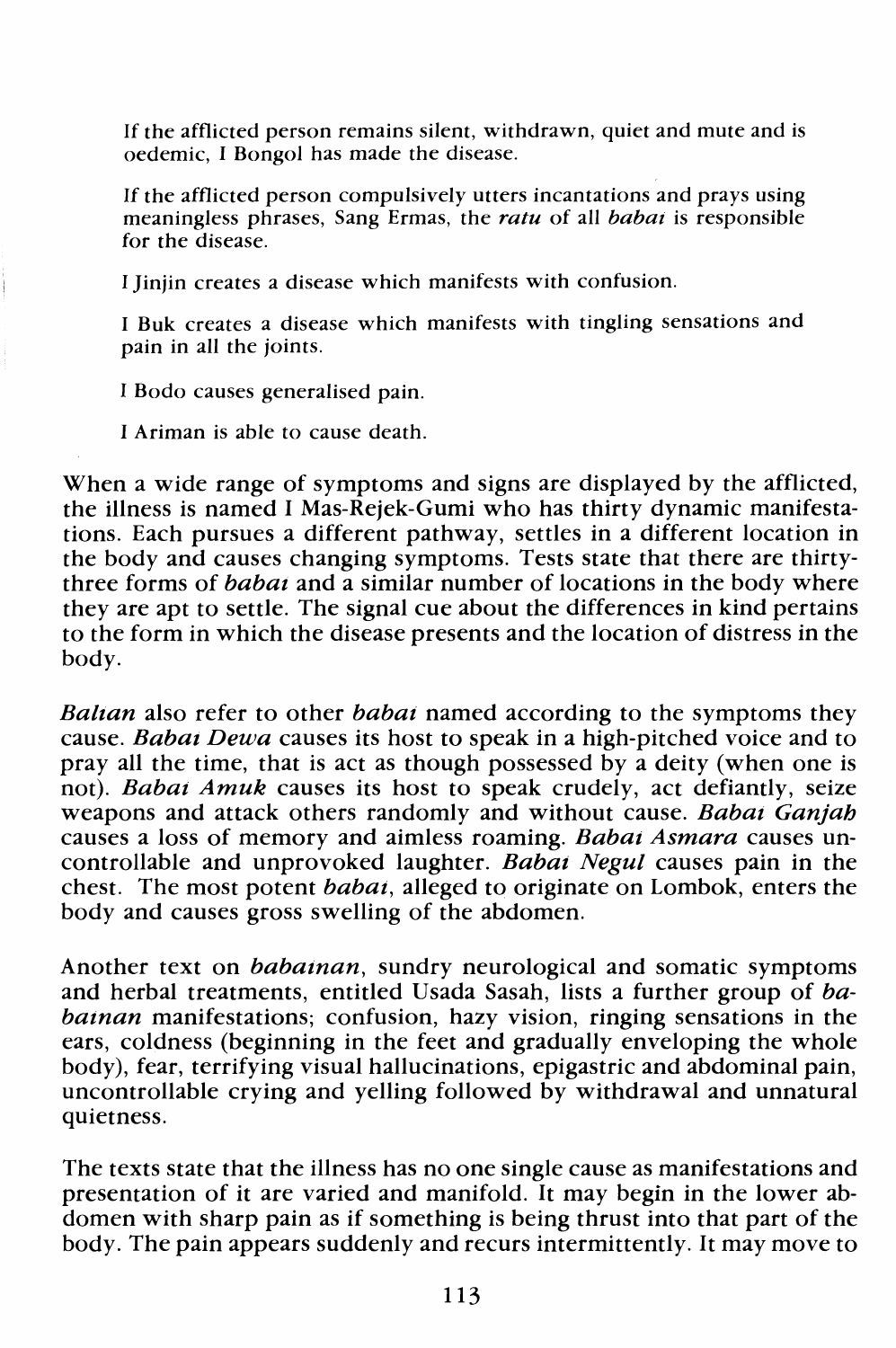the centre of the abdomen, then on to the liver. When the *babat* moves to the head, the afflicted becomes dizzy, hallucinates and behaves like one insane. Such a person may become unconscious. When the neck is the location of the *babat,* it becomes swollen, stiff and sore, its vessels become rigid and swollen and the afflicted is unable to speak. Feelings of suffocation and choking may follow. If the tongue becomes the location of the *babat*, the afflicted behaves like one possessed by deities, speaking in a high-pitched sweet tone. They are weak and lethargic and stagger when walking (K422; HKS113,7; HKS2184).

The maintenance of normal body temperature (lack of fever) is a defining feature of *babaman,* according to *baltan.* The major manifestations classified as belonging to the *babatnan* symptom complex do not generally occur during the febrile phase of an illness. This seems to differentiate *babatnan from ttwang* (infective neuropathies) and to place it closer to syndromes included in the *tujuj* (nutritional neuropathies) category. There is patently some overlap which has been observed and documented (cf., HKS3097). In both categories of disease there are manifestations of central nervous system disturbance and sensory and motor manifestations of peripheral neuropathy (progressive paralysis, paraesthesis, for example).

Have the Balinese fabricated this symptom syndrome and diligently recorded it in their medical manuscripts? Or have they observed a seemingly related spectrum of disorders with mental, sensory and motor symptoms and recorded them under the generic aetiologic name *babatnan?* In Balinese medical theory, the syndrome is not mere psychogenic reaction.

To transpose this indigenous recording of a syndrome into Western medical parlance, *babatnan* manifests with physical, sensory or mental symptoms, or all three. The most characteristic somatic features of the disease are swelling, often of the abdomen, partial facial swelling and palsy, migratory sub-cutaneous nodules often located around the neck or limbs and itchy skin lesions. Pain, weakness and partial temporary and recurrent paralysis are the major symptoms and signs. Sensations of numbness, tingling, burning and prickling are common. Pain, of a sharp, shooting or stinging quality is located most frequently in the epigastrium, lower abdomen, neck, throat, eyes, head and joints. Mental symptoms cover a wide range of perceptual and cognitive impairment and distortion of consciousness ranging from partial loss of awareness to complete confusion, stupor and temporary loss of consciousness. Tremors and partial and generalised spasms described under the generic diagnostic category of *ttwang* are generally absent from the *babatnan* symptom complex. Violent motor excitement, nodding of the head, rhythmic moving of the eyes, grasping and sucking reflexes, characteristic of *tuju* and *ttwang*  symptomatology, are also absent from local descriptions of *babatnan.*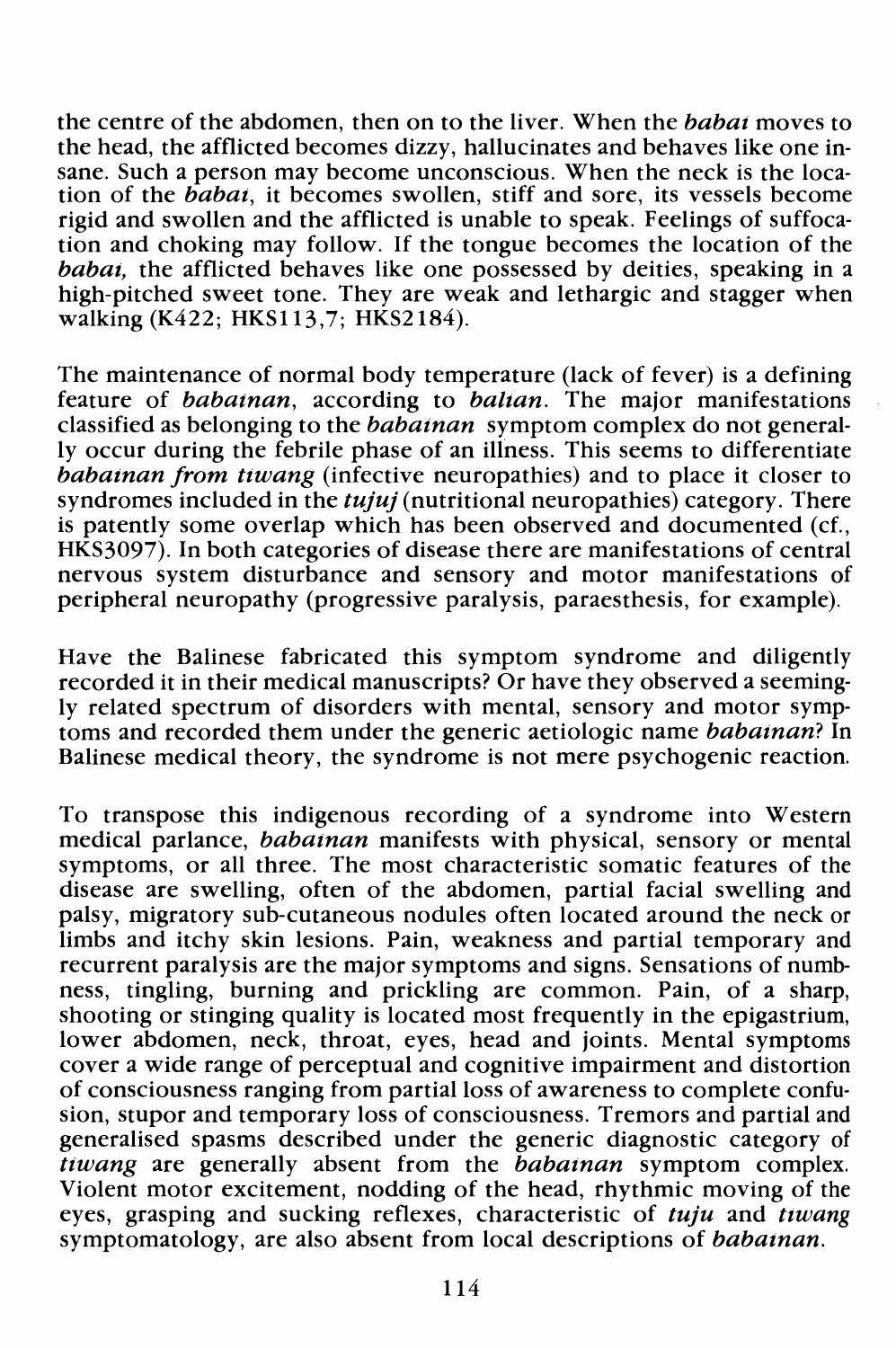The multi-dimensional babat is the imputed initiator of a wide spectrum of pathologic conditions. *Babatnan*, the symptom complex itself, enjoys remarkable notoriety but it is not a highly communicable disease. There is no mention in the texts of epidemics with associated high mortality rates, but it is endemic and a common cause of morbidity. Balian concede that it is one of the most difficult to treat of the theoretically curable diseases; some people afflicted with the condition recover in a few days while others remain afflicted for months, years or a life-time. Baltan do not consider *babatnan* to have a higher incidence among women, nor is it a disease of neonates and infants. It occurs only rarely among children. Baltan handle most cases of babainan. Western-type doctors do not generally claim to understand the disease; the syndrome is not described as such in the Western medical textbooks. 'Scientific' interest in indigenous medical knowledge does not extend much beyond a search for possible benefits of 'unknown' (miracle) herbal remedies.

On the basis of comparative data and the trend in Western studies referred to earlier, psychodynamic theorists posit that Balinese medical ideology, concern with witches and demons and social repression have created a culture-bound reactive psychosis. In the limited range of material on the subject, *babatnan* is situated in the ethnopsychiatric model of 'madness' which rejects a bio-medical paradigm for the study of psychiatric morbidity, supporting instead the Laingian psychological credo that mental disorder should not be regarded as disease but an intelligible reaction to insane sociocultural arrangements. That is, those diagnosed as suffering from psychological dysfunction are actually the 'blessed mad' with special insight: *babat nan* symptoms in this model represent 'one response to a wide range of transient and ongoing stress in Balinese social life' and the condition is a means of releasing violent emotions strongly suppressed in the context of culture (Connor 1982:785).

A local non-Balinese Western-style doctor told me that she treated babainan 'Christian-style', with injections and Christian prayers. She suggested that the 'Balinese religion contributed to babainan because of belief in evil spirits'. In her estimation, *baltan* cannot distinguish between neurosis, psychosis and epilepsy, but lump them all together as babatnan. A non-Balinese Western-style psychiatrist practising on Bali (personal communication) does not consider *babatnan* to be the exotic syndrome it is alleged to be but says the term covers a wider field than psychiatric disorder. Many such acute illnesses can be classified as *babainan* and he proposed that there may be two forms of *babat nan*, an organically based and a functional one. This may represent a satisfactory compromise explanation for the syndrome.

Excluding for a moment the manifestations of mental derangement, the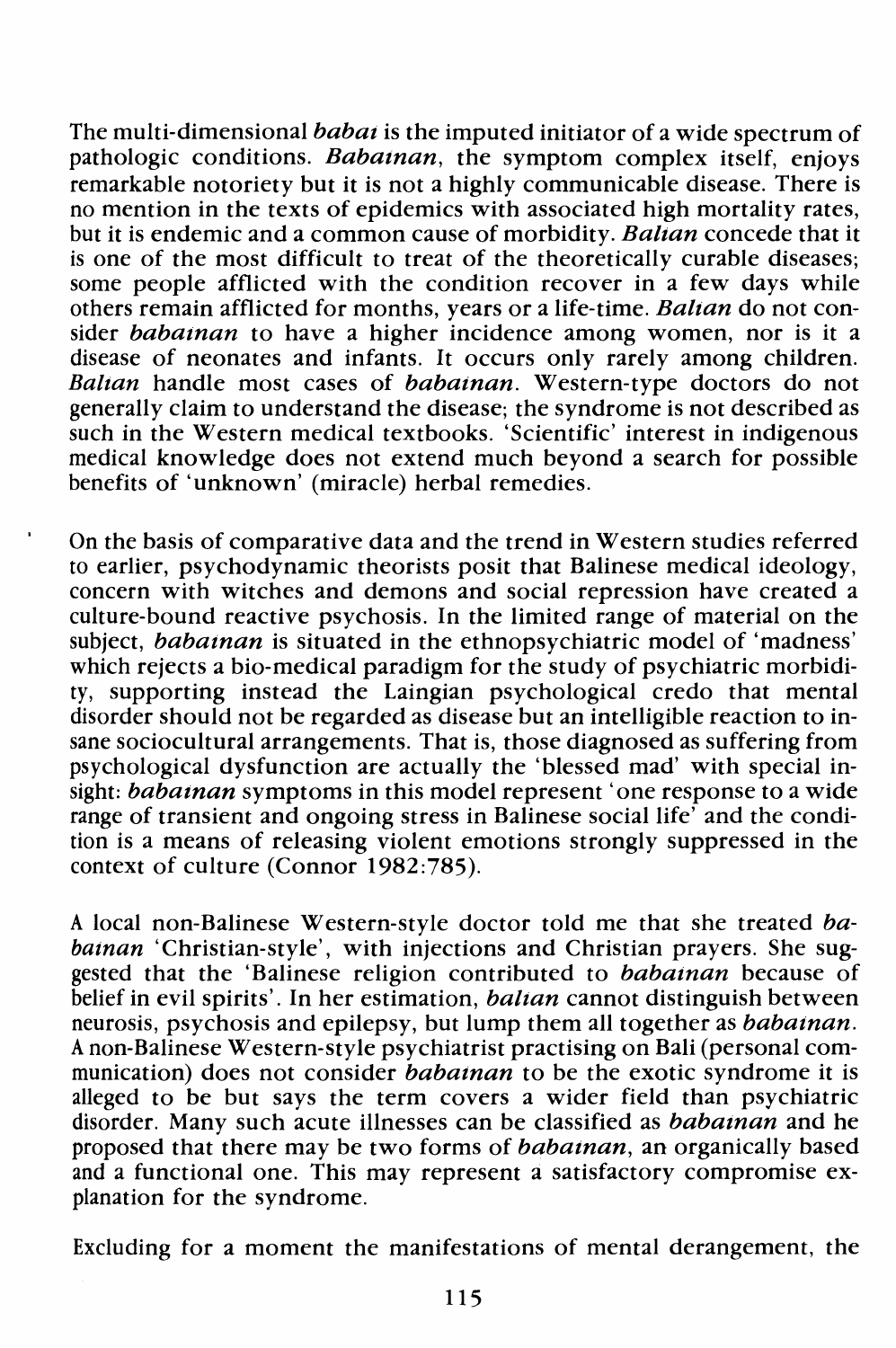sensory and motor symptoms of babainan can be considered alongside such Western clinical categories as peripheral neuropathies and parasitic disease, the aetiology of which is associated with infection and nutritional rather than socio-cultural deficiencies. In the tropics, the causes (besides beriberi and pellagra which I have identified as of the *tuju* category of disease) of peripheral neuropathy are legion although uncertain (Maegraith 1984:334). The invasion of the human body by helminths (parasitic worms) may cause symptoms ranging from skin lesions to dementia. Obscure spastic paraplegias are common in South India (Taori and Iyer 1973). Paraplegias of unknown origin, reported from parts of Africa, are believed to be nutritional in origin (Weatheral  $1983:21,149-57$ ).

The syndrome of tropical ataxic neuropathy, described in certain Asian and African communities, commonly present with various forms of paraesthesiae in the extremities. Blurring of vision, ringing sounds in the ears (tinnitus), deafness, weakness, unsteadiness of gait and colicky abdominal pain are common symptoms. The syndrome may result from dietary deficiencies, viral infections or primary genetic factors. The condition generally affects males and females equally around the fifth decade of life (Weatherall et al., 1983:21, 154). A juvenile form of motor neurone disease, where the average age of onset is 15 years, has been described in South India. The condition is characterised by weakness of the limbs, difficulty in swallowing, atrophy of the tongue and bilateral (nerve) deafness. Observable and palpable twitching of muscles in the extremities is common (Wadia 1973:21, 152). Sensory impairment of polyneuropathies usually involves the hands and lower limbs. Touching the skin can aggravate paraesthesiae. Stimuli normally not painful can cause unpleasant sensations and repeated stimulation in the same place may cause pain to spread and reach intolerable intensities. The clinical presentation therefore of some cases of *babatnan* and symptomatology of *babatnan* as presented in local medical writings suggest possible parallels with these kinds of physiological stress.

As mentioned, part of the babainan diagnostic strategy employed by baltan involves pressing stimuli in the form of a peppercorn or a sharp piece of wood against the fingers, toes or soles of the feet. Pain arising from such stimulation indicates the presence of the pathogen *(babat)*. An appropriate mantra is uttered and thus it becomes a diagnostic tool through which the *balian* traces the position of the *babat* within the body. Presuming that these practices do indicate some neuropathological disease, albeit not explained in Western terms, I suggest that a classic peculiarity of a frequent symptom has been encoded in a traditional magico-medical technique.

One might also wonder if the migratory swellings or nodules, also part of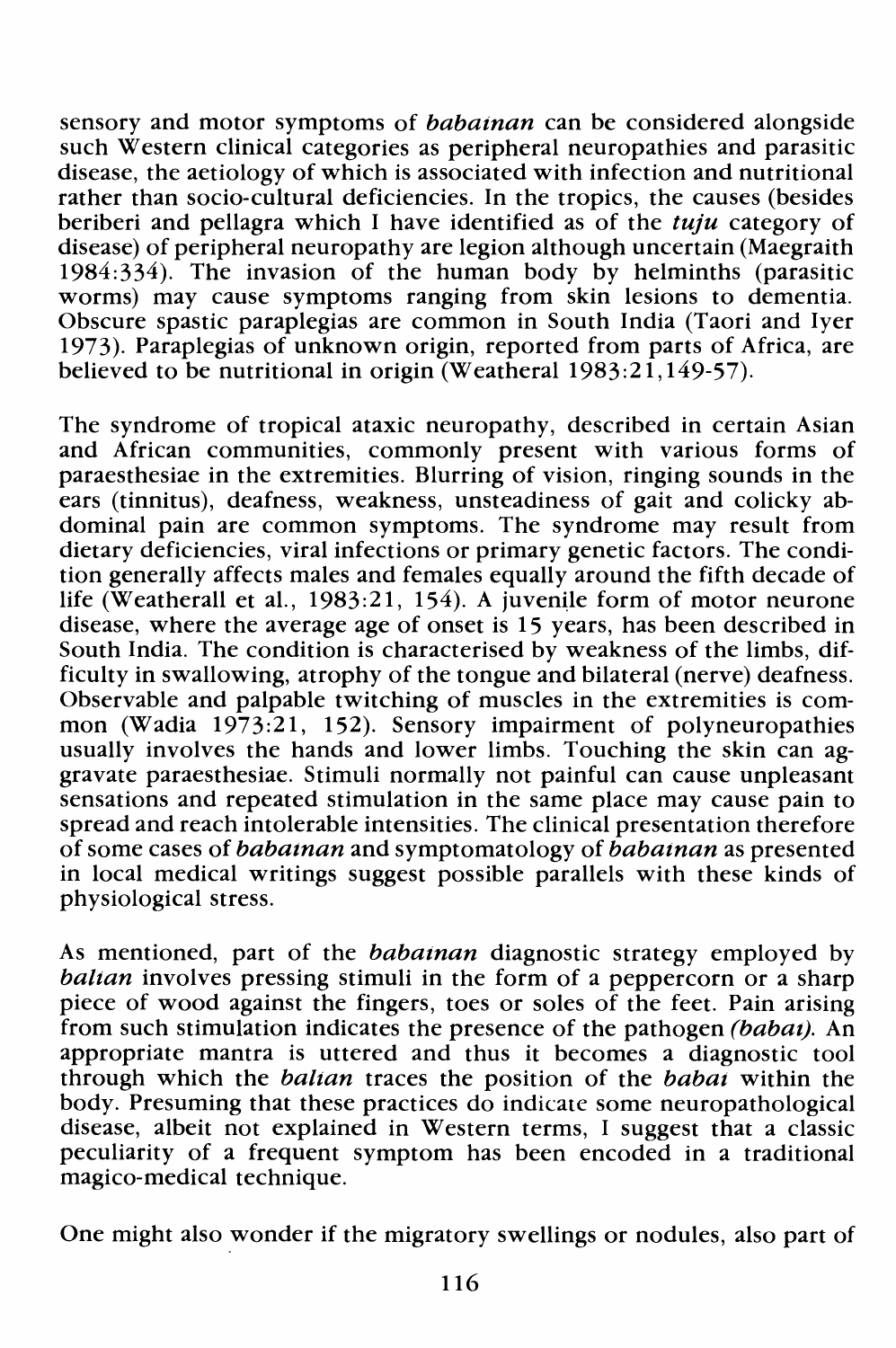the confirmatory symptomatology of babaman, indicate reactions to parasitic nematode (worm) infections. Moderately severe cases of larval hookworm disease produce visceral symptoms, marked weakness, rapid fatigue, dizziness, tinnitus, headache and palpitations. Severe infection causes intensification of the symptoms together with oedema, abdominal distention, epigastric pain, abnormal perverted taste, breathlessness, paraesthesiae, depression and syncope. Paraesthesias, consisting of exaggerated sensitivity to touch, are a clinical expression of other nematode infections.

Human infestation with the encysted larvae of the pork tapeworm *(taenia*) solum) is characterised by variable and unpredictable symptoms of motor and sensory disorder and painless subcutaneous nodules due to the localisation of calcified cysts. Psychiatric symptoms may develop as an isolated syndrome, varying widely from simple hallucinations, slowmindedness, emotional disturbance to confusion, apathy, global amnesia and dementia. These may be transient or develop progressively. The fatality rate in untreated symptomatic cases exceeds five percent. The survival time varies from a few minutes to thirty-five years from the onset of the first symptom (Warren and Mahmoud, 1984). Filarasis, a highly prevalent form of worm infection produces in different hosts a broad range of clinical manifestations. Thus, it is suggested that a variety of disorders may be diagnosed as *babatnan*. Here I have shifted into a Western medical frame of reference because I perceive no alternative means through which to investigate the problem of a not-yet-understood phenomenon and the epistemological basis of babainan symbolism, although I recognise another way of knowing, another epistemology and another way of encoding reality. What I have done is place the symbolism of *babainan* in a context and I have sought relational meanings.

The proposition of physiological aetiology should not be seen as contradicting the *baltan* construction of *babatnan*, for this itself has constituted my primary analytical data. Moreover, it is essential to think about other ways of knowing and about the cultural expressions and elaborations woven around the disease experience, and to seek to understand the logic in other classificatory systems, descriptions of symptomatology, diagnostic processes and forms of treatment. When similar motifs and symbols in various local constructions of disease are found among peoples at a similar level of technological development, who are also vulnerable to similar microbes and the effects of malnutrition and infection, some consideration may also be given to the capacity of the pathological process itself to inspire symbolism.

A related matter I wish to stress is the lack of Western understanding of tropical neurology. Exceedingly complex problems await neurological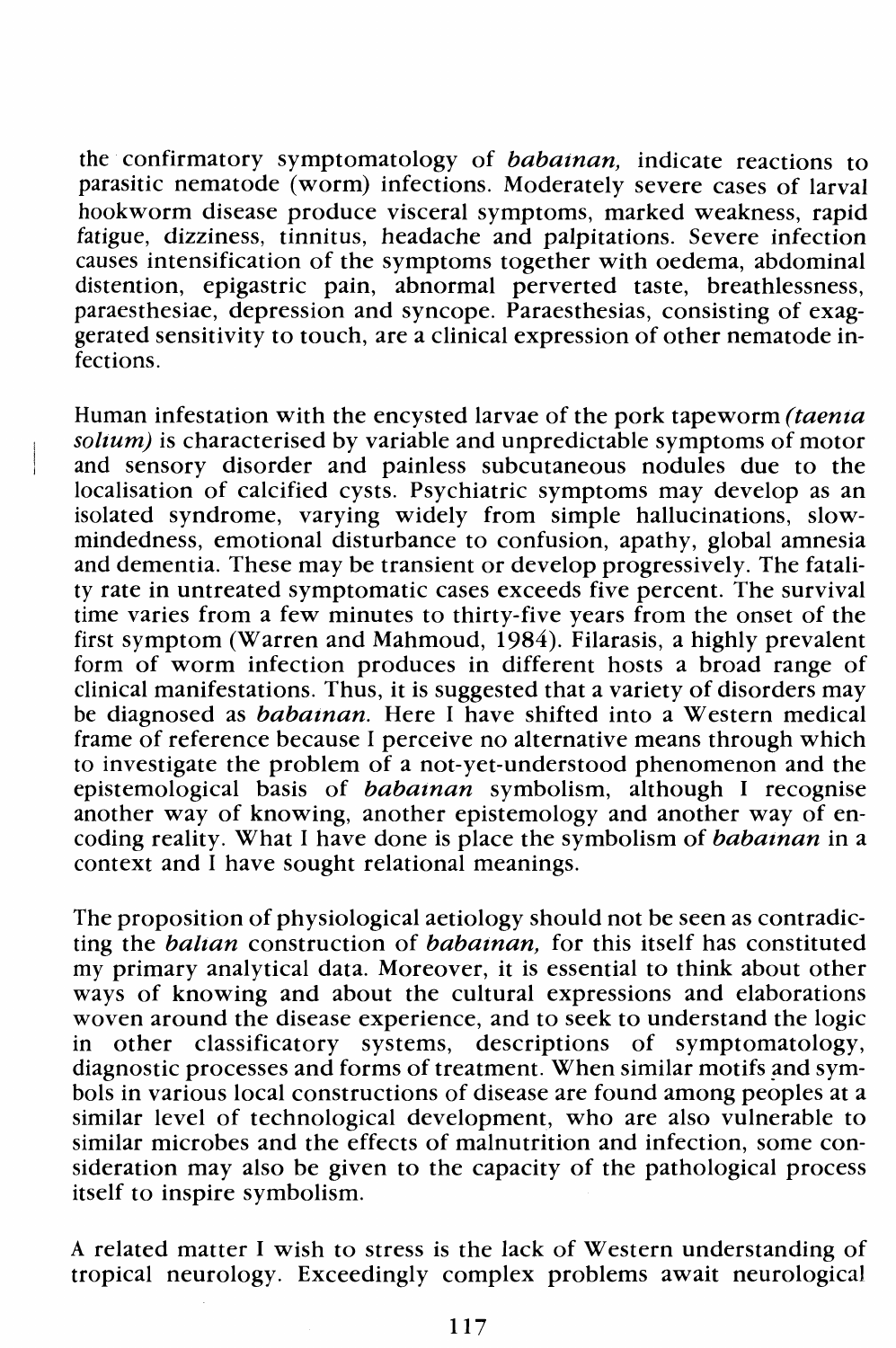research in tropical Asia (cf. Wadia 1973; Spillane 1974; Edington and Gilles 1976; Brown and Voge 1982) where there is a high incidence of some recognised neurological conditions and of as-yet-undescribed conditions:

The assemblage [there] of clinical material is more glaring than in a temperate environment and the diagnosis is often harder to achieve. The visitor's outstanding impressions are likely to be two-fold: the gross affliction of the stricken and the obscurity of many of their illnesses (Spillane 1974:269)

Descriptive neurology, like psychiatry, is largely based upon experience in temperate climates in technologically advanced cultures among nutritionally advantaged populations where sanitation is adequate and parasitic infections are not common. Even the limited range of colonial medical investigations and interventions on small and unrepresentative samples of colonised populations yielded awareness of obscure forms of morbidity. I suggest therefore, that syndromes such as *babatnan* may express gross manifestations of central nervous system and peripheral nervous system dysfunction which are no longer familiar to Western nosography, or perhaps have never been part of the symptomatology of nervous disorders in temperate Western regions. Those approaches based on the hypothesis that syndromes such as *babaman* are psychosocial in origin, and therefore a product of cultural dysfunction, are perhaps a consequence of the tendency of the social sciences to avoid physiology (see Fabrega 1977:274; Freeman 1983:294).

In the section below, I use the well-studied case of another culture-bound syndrome, that of *latah,* through which to demonstrate my assertions. There is an extensive literature on *latah* (cf. Winzeler, 1984) but no indigenous data.

#### *(tv} The Problem of Not- Yet-Understood Ethno-medtcal Phenomena; The Comparattve Case of Javanese Latah*

Unfamiliar forms of morbidity encountered by Europeans in colonised regions sometimes presented an affront to their codes of ethics and etiquette. Interest in and concern for their medical implications came much later if at all. There is no mention in the colonial medical literature of *babaman.* Although the colonial medical discourse on culture-bound syndromes such as *latah* and *amok* was carried out largely by medicallytrained observers who acknowledged the importance of infections, especially malaria, as exciting causes, they nevertheless retained the notionthat some residual (evolutionary) endogenic psychical processes contributed to these diseases.

*Latah* is a specific syndrome characterised by an abnormal startle reaction,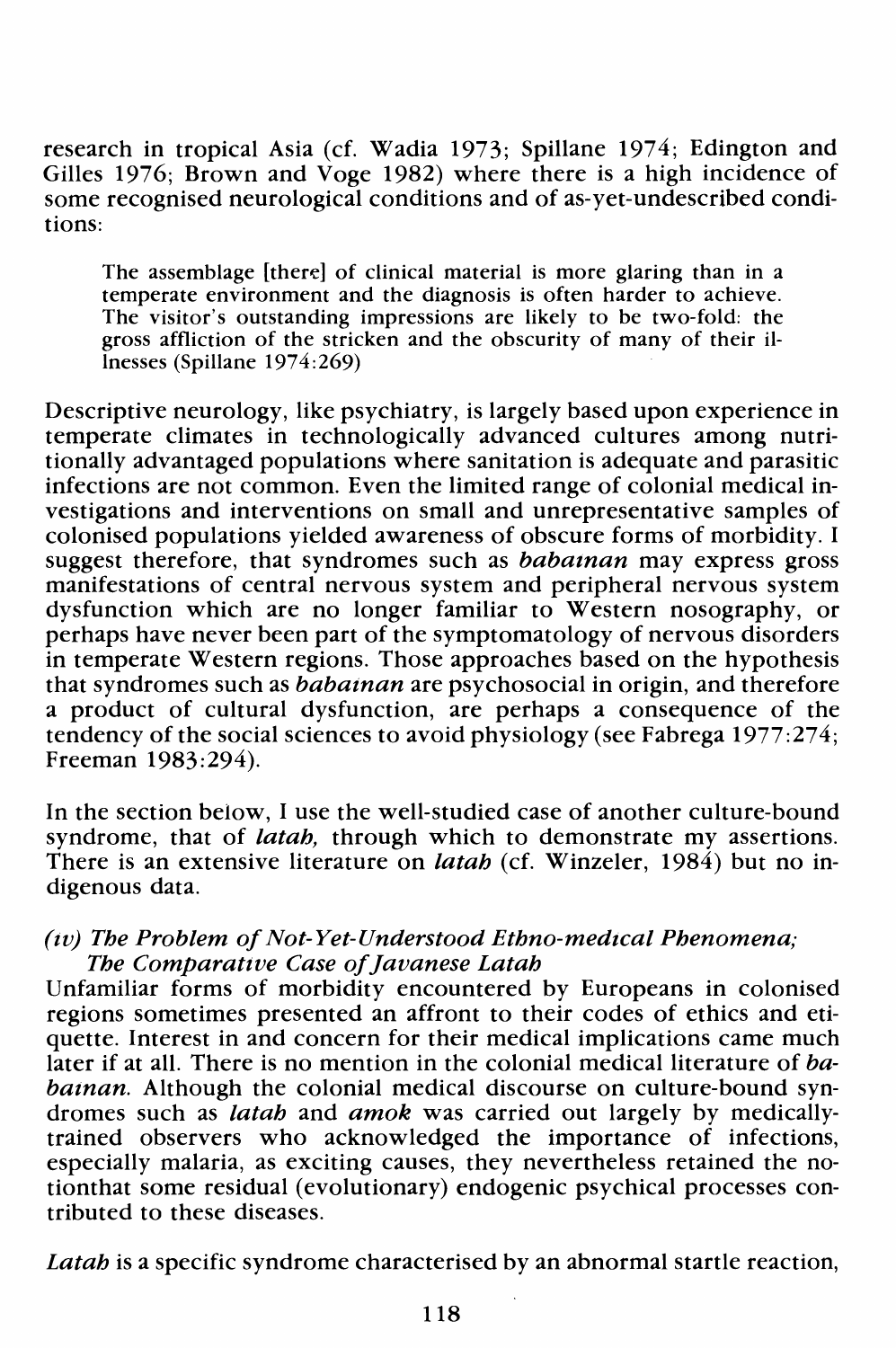fearfulness, loss of control, hypersuggestability and temporary dissociation. Pallor, palpitations, shaking, groping and scratching movements with the hands may also be present. A disturbance of language ability takes various forms such as meaningless utterances or lavatory babble (coprolalia), fornication babble (pornolalia), involuntary blurting of crude sexual terms, phrases or suggestions, verbal mimicry (echolalia) and bodily mimicry (echopraxia). In addition, automatic obedience can also be a confirmatory sign of the affliction. The immediate exciting causes may be auditory, visual or tactile, and symptoms may be preceded by an initial dream, sometimes of an erotic nature.

Colonial observers did not seriously consider ecological and bio-medical factors or the possibility of organic dysfunction of the nervous system in *latah* crises. Instead, they postulated the existence of innate racial psychical qualities, or that the crises related to 'untrained mentality', 'infantile-primitiveness' and such-like (van Loon 1924; Theunissen 1921; Fitzgerald 1923). As Yap notes, Scheube (1903) included *latah* along the sprue and dysentery under a chapter title of organic diseases of tropical regions and Mansell labelled it a 'pathogenic disease' peculiar to 'barbarous and semi-civilised countries' and to the 'weak-minded of the advanced ones' (Yap 1952:517-24). According to Winzeler, Clifford (1898) criticised medical interpretations of *latah* for lacking what he perceived as humanistic concern, and provided instead the explanation that the Malay character was rooted in morbid nervousness (Winzeler 1983:83-5). Travaglino (1920:38) concluded that the Javanese and kindred races were 'psychotically and morbidly emotional' and Fitzgerald noted that *'latah* is due to suggestion in an impressionable, neurotic, and weak-minded person...' (1923:155). In other words, people exhibiting probable signs of disturbance of the nervous system (including epileptiform illness and encephalitis) were all classified as lunatics. The colonisers built asylums and confidently postulated that all their health problems would soon be overcome if only the natives would learn to wear shoes and be 'more like us'.

Yap, a British-trained psychiatrist, who wrote extensively on culturebound syndromes, saw *latah* as a form of fright neurosis, culturally determined and maintained among those hypersensitive to fright and whose defenses were limited by the level of their cultural and technological development (1952:560). He suggested that the adoption of bizarre behavioural symptoms was the only recourse available to 'psychologically disorganised individuals' and to those with 'weak egos':

The untutored person in Malay society, especially in the case of females, is a shy, retiring, unaggressive, self-effacing changeable and colourless person, with little individuality (Yap 1952:553).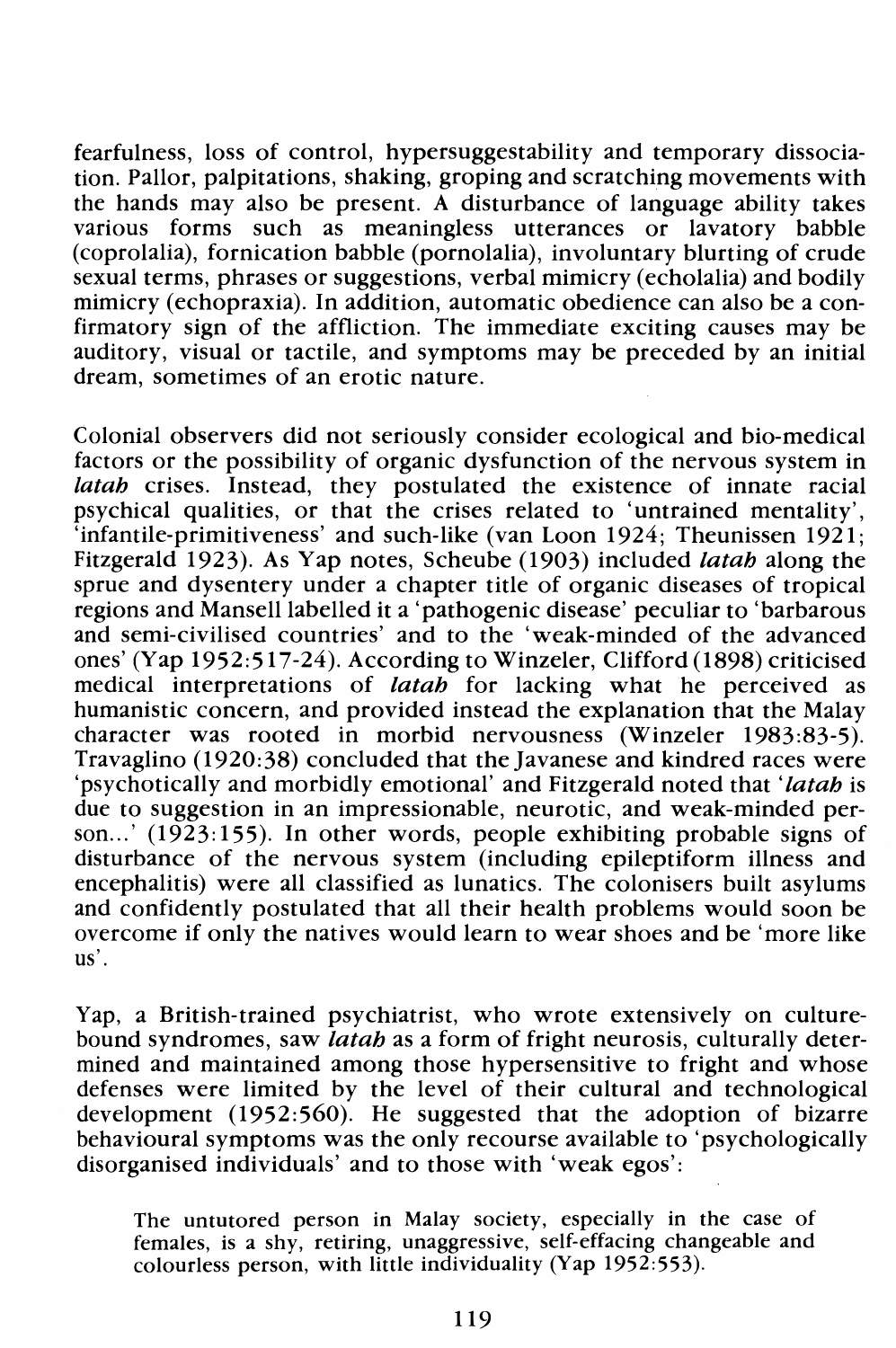Using a more explicit evolutionary (racist and sexist) paradigm, another colonial observer explained fright reactions and assumed higher frequencies among women thus:

... The higher a people is civilised, the more controlled are its affectreactions; we also see the more intellectually developed individual stand farther away from the 'wild' type than the undeveloped. These latter have a more 'infantile' way of reacting; therefore the civilised man stands farthest away; the woman whose entire psyche remains at a more infantile stage than that of the man (strongly emotional, suggestible etc.), in the same way shows a stronger affect reaction. Thus it is not surprising that especially the primitive woman of the lower classes shows pathological anomalies in this direction... (van Loon 1924:315).

In an article entitled 'Contributions to the Knowledge of Indian Psychoses', Theunissen posited 'important differences' between 'less developed people' and 'more cultured man' and concluded that 'from an intellectual point of view' the average native mind was inferior to the European, being 'slow and poor in ideas' (1921:79, 85). Furthermore, he maintained that the natives' apprehensions about evil spirits were relevant to their character and their mental diseases. Nevertheless, he held that intoxication and infection were the direct cause of psychoses (Theunissen, 1921:81).

Apparently, the odd neurologist who happened upon the scene classified *latah* as a neurological disease (due to degeneration of the brain) and thereby, in Yap's judgement, departed from intelligent psychological speculation which emphasised the common initial 'sexual' or 'phallic' dream about dismembered, erect and gross penises (1952:524). Freudian interpretations argued that the dream, its imagery and imputed cause (sexual frustration and repression) were precipitating factors in the emergence of *latah.* But this seems to me to confuse the effect with the cause as vivid, frightening dreams can constitute prodromal symptoms of organic psychosis. Like Kenny (1978), I would also relate the significance of the initial disturbing dream content to local constructions of disease spirits and magical symbolism. Interestingly, in an earlier colonial observation, sexual repression was not seen to be an issue:

There might be said a good deal about the erotic manifestations of the confusional Malay: I only will mention that very ·frank utterance is given to all his erotic thoughts, that however onanism is seen very seldom indeed. Perhaps a consequence of the absence of repression? (van Loon 1922:218).

Chance observations of colonial medical and administrative personnel, visitors and ethnographers do not constitute epidemiological data. Yet from such sources the accepted pronouncements are that: *latah* occurs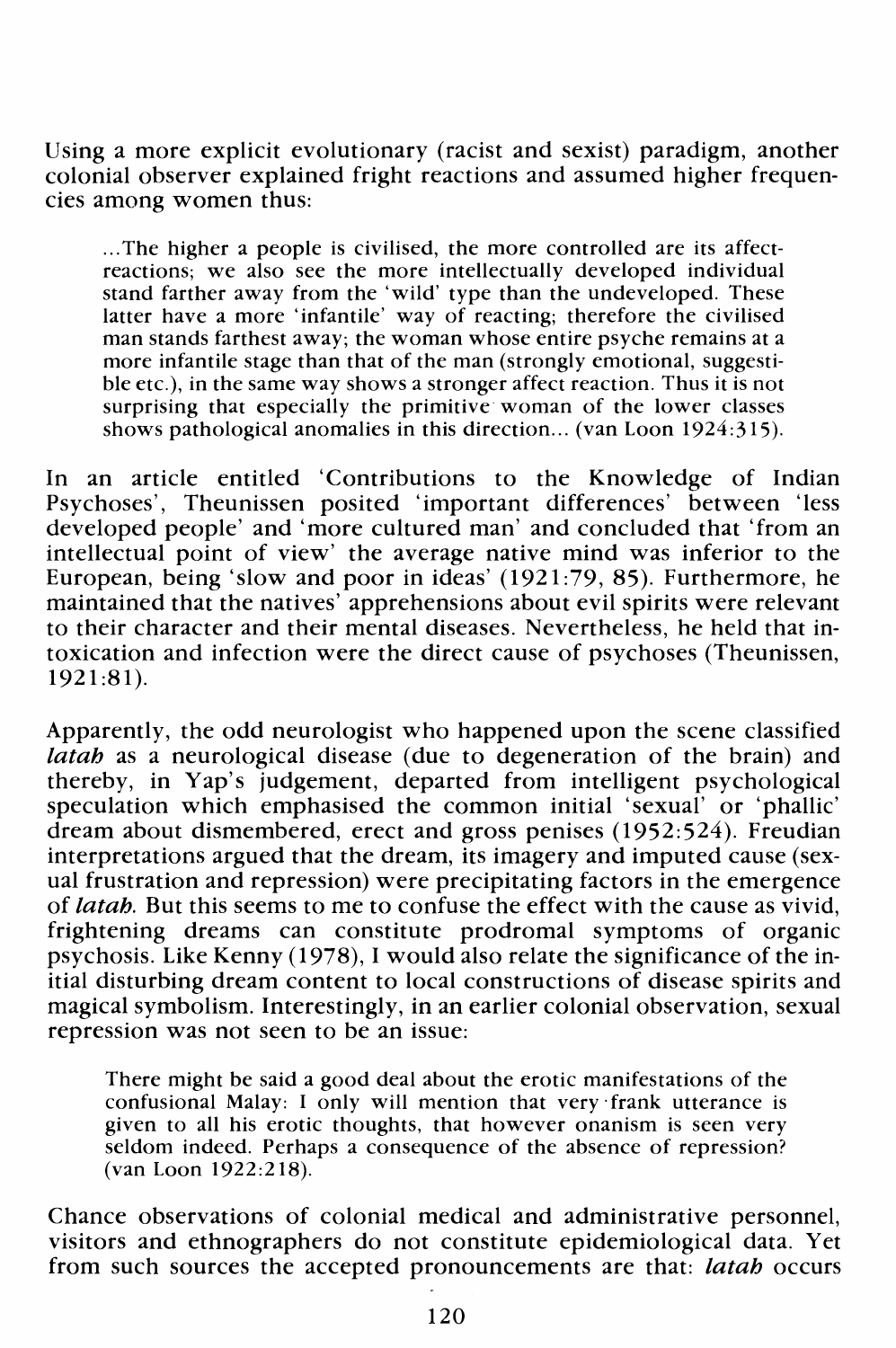primarily among Malays and there are higher frequency rates among women; those in subservient social positions are more vulnerable. Little substantive material or new data have been forthcoming, although various interpretations have been made.

Hildred Geertz, for example, has argued that *latah* is congruent with Javanese culture; the symptomatology is determined by cultural tradition and is 'unconsciously meaningful' as an inversion of Javanese cultural values and ideals of appropriate behaviour. She also asserts that Javanese women do not endure a subservient position or play a restricted role. Most Javanese women, including those who suffer *latah,* are self-confident and assertive (Geertz 1968:103). Pfeiffer on the other hand, reproduces a cultural stereotype - the submissive, inert torpid character of the Malay race in general and of the Malay woman in particular. He detected a parallel between the surrender and passivity of the *latah* state and his image of the Javanese woman  $(1968:37)$ .

Rejecting the' disease model of *latah* and discounting possible bio-medical elements, Kenny (1978, 1983) defined *latah* as a cultural reaction to low status and social marginality and a means of overcoming them. Thus he perceived it as a 'putative mental disorder' rooted inJavanese metaphysical conceptions. Having rejected biological determinants in *latah,* Kenny argued that it was primarily theatre performance, dramatic mimesis or parody of social norms by lower status women; a kind of sociallysanctioned obscenity in contrast to culturally preferred refinement. Thus, he saw *latah* symptomatology as a 'peculiarly appropriate means of communicating... marginality to others' and a device whereby lower status and distress are acknowledged and surmounted (Kenny 1983: 160.)

Murphy attempted a quasi-epidemiological study of both *latah* and *amok*  in order to demonstrate his hypothesis that they are by-products of social problem-solving, tending to increase when the imperative for adaptive change was highest:

... *latah* appeared relatively suddenly during the second half of the nineteenth century, spread quite rapidly among the populations most exposed to European influence, and then moved in a wave fashion away from these centres, so that today it is virtually absent in the locations where it was first observed but is present in more distant locations where it was previously absent... and in areas from which it is disappearing the residual subjects seem less intelligent than the earlier ones  $(1972:47)$ .

With a limited understanding of the phenomena, and on the basis of outsiders' fortuitous encounters with clinical cases, can we know anything significant concerning the incidence and prevalence of *latah* or of age and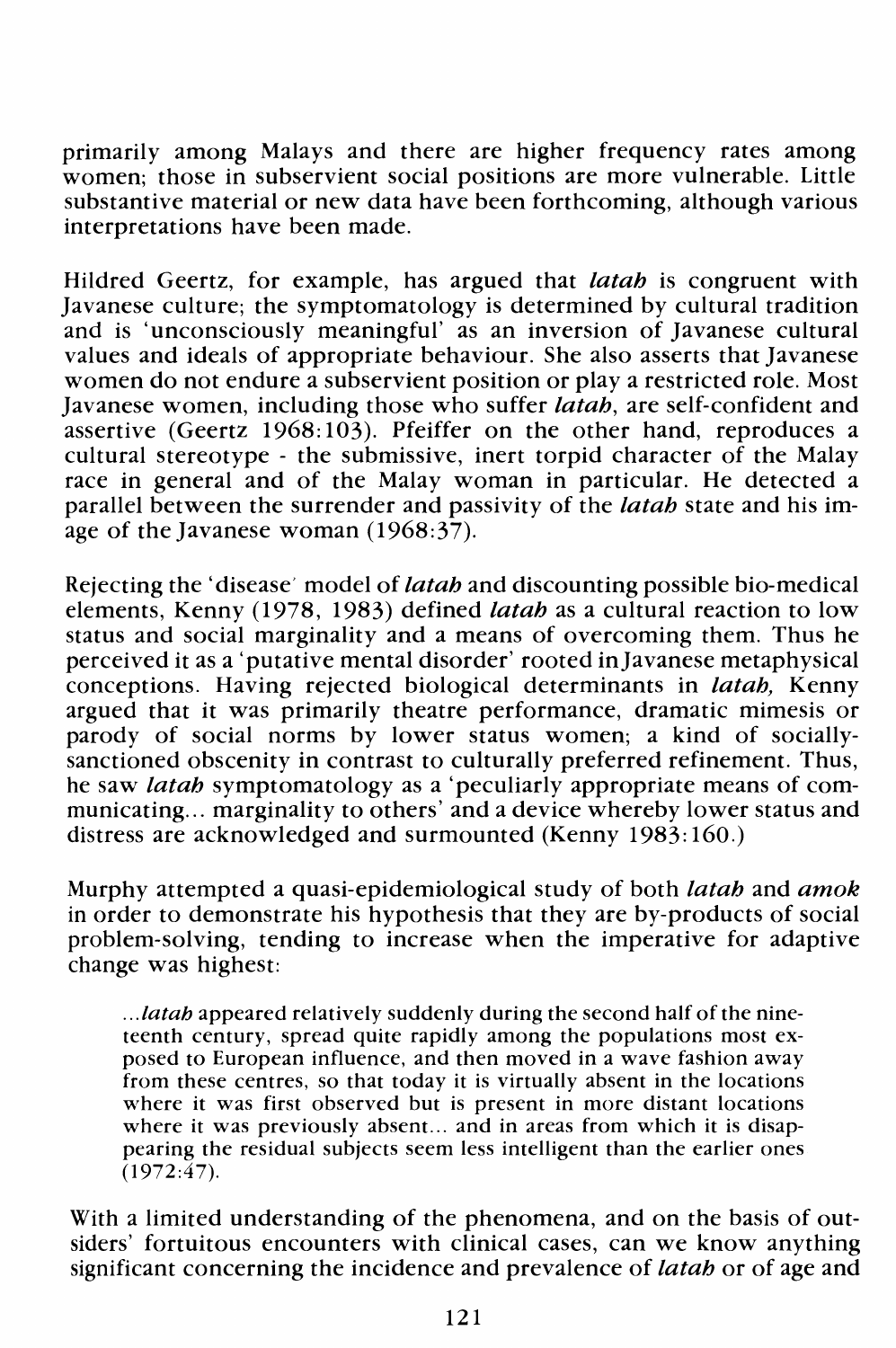sex frequencies? Can we judge the whole from a limited knowledge of a small unrepresentative sample of the population? As Leighton has commented, the epidemiologic work on these disorders is weak to nonexistent. Estimations of frequency are vague. When numbers are used they are 'numerators without denominators' (1982:217). The finding that there are high rates of mental disorder among the lower socio-economic levels of society may say more about the composition of the population than anything else. Moreover, the observers disagree (cf. Geertz 1958; Kenny 1983; Simons 1980).

Yet, among the various Asian populations in which culture-bound syndromes have been observed there is a marked similarity in symptomatology, a combination of non-neurological and neurological symptoms and signs. This symptomatology as described in case studies, together with that of *babaman* described in local medical sources, seems to me to indicate more a universal human neuropathological potential ( cf. Sechrest 1969:329; Simons 1980) than conformity to a pattern of 'madness' resulting from cultural sanctions and predilections. That the syndromes occur among peoples with comparable technologies, who face similar forms of environmental stress, high rates of morbidity and low standards of hygiene could be vital analytical data. Yet, from the narrow perspective of psychodynamic formulations, one could gain the erroneous impression that among the populations of Southeast Asia there is an inordinate number of hysterical paranoid, neurotic hypochondriacal maniacs who are predisposed to a poor tolerance of anxiety, who tend to express their emotional tensions somatically and act out unresolved discontents through flights of aggressive passion, panic or fatuous euphoria (cf. Stoller 1969; Obeyesekere 1979).

Against views which deny a place to neurophysiology in the genesis and expression of *latah*, I would argue that *latah* behaviour, like the mental symptoms displayed in *babatnan*, constitutes a radical departure from social norms and standards of etiquette in any culture. Admittedly, feigned or simulated insanity, mental or social distress might account for some cases of diagnosed *latah* and *babat and* but not for all the individuals so affected, or for the babaman syndrome itself as it is described in local medical treatises. Judgement, self-control and discernment are as highly valued in Asian societies as they are elsewhere. Loss of control or awareness and disorientation are not states to which people normally aspire. The notion of women taking recourse to bizarre behaviour indicative of mental derangement to improve their lot, does not even sound logical. Besides, what exactly are the afflicted supposed to gain from feigned derangement? Most are long term sufferers. They do not enjoy it. In fact, the afflicted suffer extreme discomfort and helplessness, according to Yap (1952:550). Moreover, the behavioural symptoms appear to relate to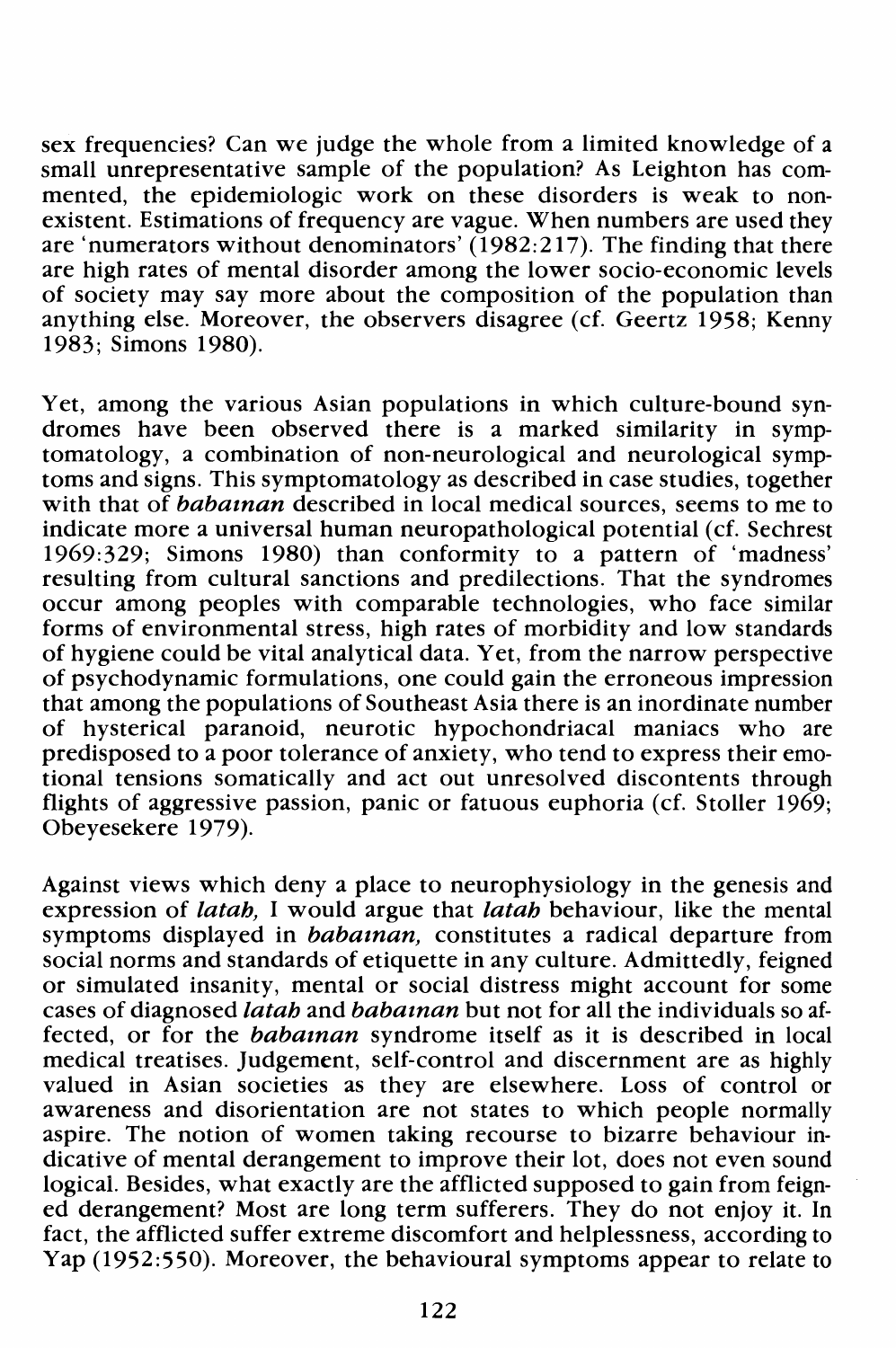activities of the brain, and the *latah* predicament broaches as many (or more) problems for the sufferers as it could possibly resolve. If repressive social structures and interpersonal conflict (the salience of which is not doubted) were conducive to the genesis of culture-bound syndromes and their symptomatology, one might perhaps expect even higher incidences of them. I dare say many observed *latah* sufferers were experiencing problematic social relationships and stress at the time of affliction. Few people in any culture secure for themselves a stress-free existence.

#### *(v) Models of Madness; Paradtgms and Platttudes*

The 'outlandish' races discovered through colonial penetrations became the objects of European efforts to define mental disturbance among 'more civilised races'. Thus Sigmund Freud wrote:

Primitive man is known to us by the stages of development through which he has passed... and through remnants of his ways of thinking that survive in our own manners and customs. Moreover, in a certain sense he is still our contemporary: there are people whom we still consider more closely related to primitive man than to ourselves, in whom we therefore recognise the direct descendants and representatives of earlier man. We can thus judge the so-called savage and semi-savage races; their psychic life assumes a peculiar interest for us, for we can recognise in their psychic life a well-preserved, early stage of our own development  $(1938:15)$ .

Freud posited correspondences between taboo customs and the symptoms of compulsive neurosis (1938:48). Decades later, analogies and comparisons using an evolutionary framework were still asserted, as the following statement from Yap indicates:

We must finally mention an important psychiatric generalisation which affirms that there is an analogy between schizophrenic and primitive ways of thought ... the *analogy* between primitive savage thinking and the regressed schizophrenic thinking is often striking  $(1951:324)$ .

Both psychiatric and a significant proportion of anthropological research in Asia was initiated for the purpose of studying cultural influences on the frequency and symptomatology of mental disorders. In some quarters the physical and biochemical differences between population groups, used as criteria for racial classifications, came to be regarded as having psychological implications and intellectual and behavioural correspondences. For example, anthropological research on Bali conducted by Bateson, Mead and Belo was initiated by a request from the Committee for the Study of Dementia Praecox (now called schizophrenia) for a cultural study which could lead to a better understanding of the condition. A reconnaisance of Balinese mental health was also part of the objective. The choice of Bali for this comparative study was determined by the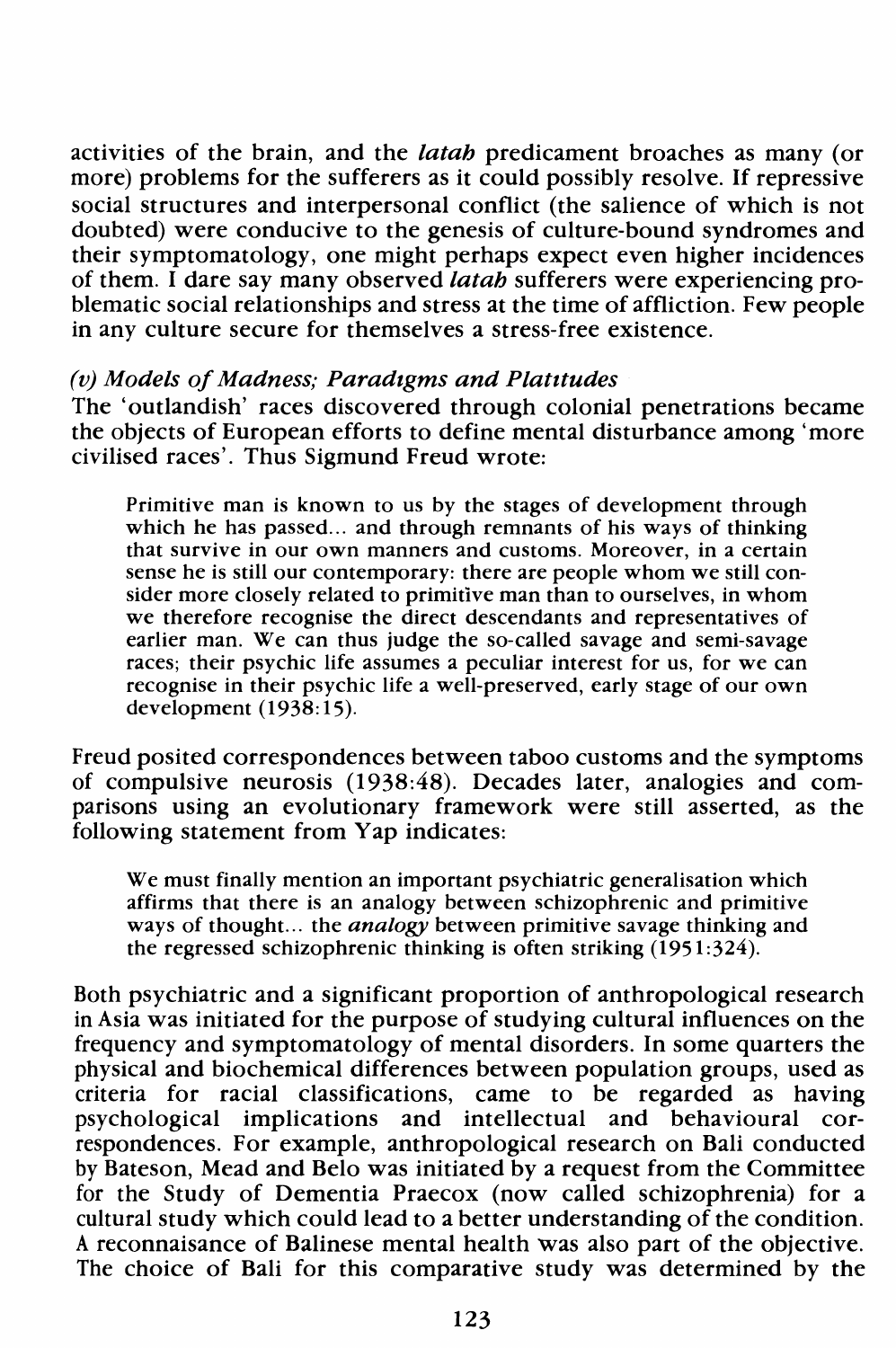presupposition that the culture was one in which a significant percentage of the population, while exhibiting many of the overt behavioural characteristics and 'test responses' associated with schizophrenia in Western cultures, were able to lead normal lives and function within the dissociated mode of functioning expected in that society (cf. Belo 1970; Bateson 1970; Mead 1970, 1979).

These researchers maintained that, in the study of Balinese trance and ritual, they had encountered thought processes of the same order as those which psychoanalysts had described in schizophrenics and likened to primitive archaic thought. Beklo (1970) applied performance tests to trance mediums in order to see if the tendency to think in 'complexes' characteristic of schizophrenics, was also a tendency among Balinese trance subjects. Mead and Bateson described psychopathological tendencies, posited cultural, child-rearing and socialisation techniques (such as teasing and withdrawing) as causal factors in psychogenesis, designating them as standard forms of emotional release or repressed aggression (Mead 1970, 1979; Bateson 1970).

Mental illness has captured the imagination of those for whom the poignancy and spectacle of clinical manifestations of dysfunction of the nervous system are no longer a conspicuous part of their pattern of morbidity. Indeed, madness has been assigned a peculiar status by the Western social scientific industry: as Derrida comments, Foucault aspires to capture 'untamed madness'... 'in its most vibrant state' rejecting bio-medical data in favour of popular notions from unverifiable sources (Derrida 1981:34).

In a critique of Freud and trends in psychoanalytical theory, Brewer suggests an alarmingly simple reason for the preeminence of psychodynamic theories and the non-assertiveness of the neuropathologic view:

The phrase 'the devil has all the best tunes' was surely created with Freud and his disciples in mind. Who could hope to compete with penis envy,. castration anxiety ... (1982:685).

and, I would add, with catchy cliches like Laing's 'the blessed mad with special insight', 'culturally-sanctioned escape-hatches for the repressed', or 'flight into illness'. For those who choose to reject a bio-medical paradigm in the study of mental illness, variations on the Laingian credo - do not adjust your brain, there is something wrong with your racial, mental endowment, your culture or your society's philosophical assumptions - legitimate this stance. Does the conspiracy implicit in the trend of the 1960s that 'the brain, uniquely among all organs, does not go wrong' (Brewer 1982:686) remain?

Encapsulated within a metaphysical aetiology, the Balinese do have a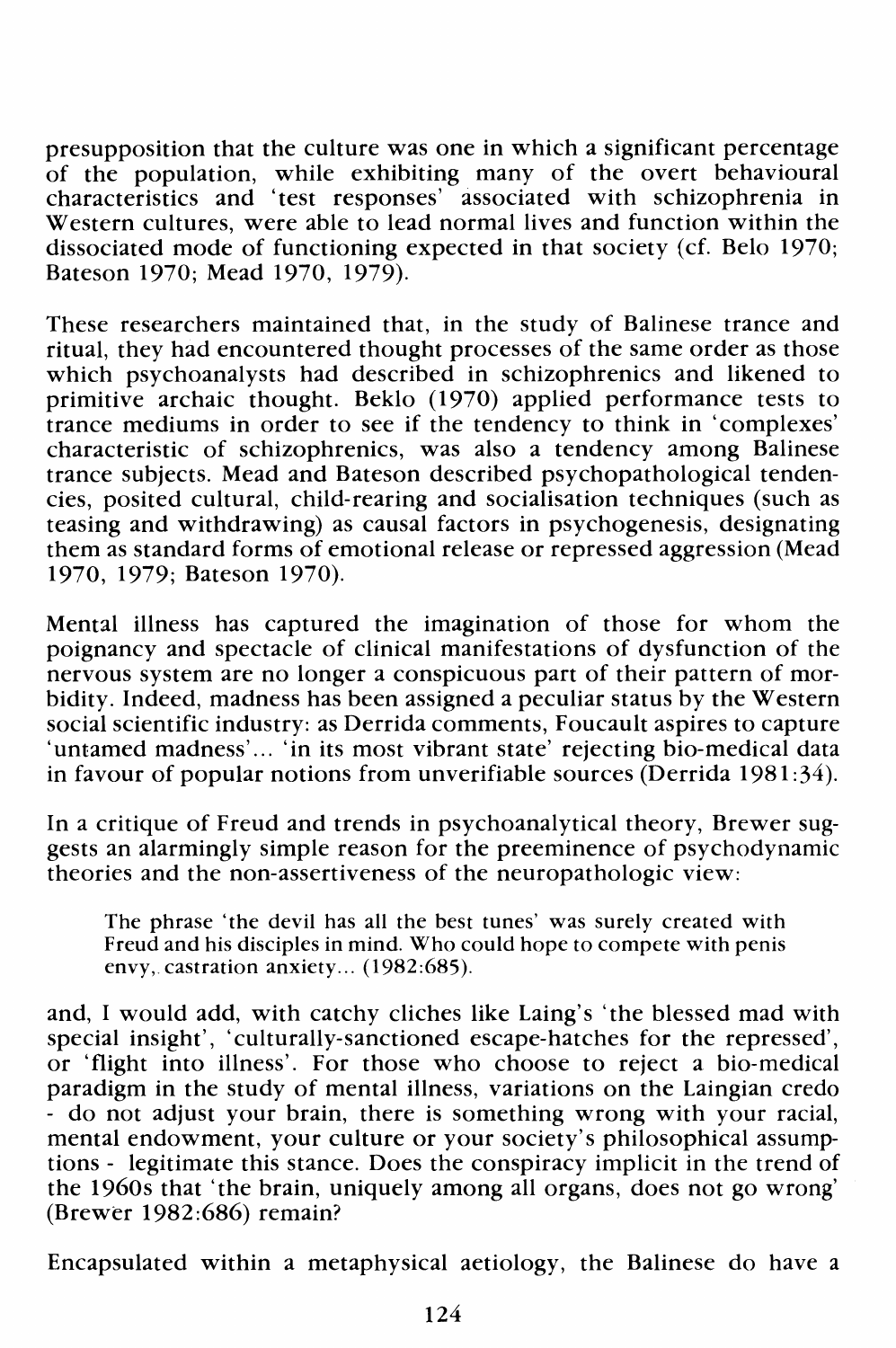medical model of madness. Neurological and non-neurological diseases share similar aetiological options and metaphysical and pathological mechanisms. Impairment of the faculties of intellect and judgement, loss of control, inability to differentiate the appropriateness of behaviour and speech (madness and insanity in latter-day terminology) are locally defined as abnormal and of the same order as somatic symptoms of disease. Such symptomatology is generically labelled *edan* and *budub*. It may occur as a phase of other generic categories (e.g. of *tuju* or *tiwang*) or in the febrile phase of any illness. All abnormality, whether primarily affecting the physical component of the body or mind, is termed illness (gering). Balinese concepts of mental disturbance share a perspective found in classical Ayurvedic theory wherein mental derangement is explained without any reference whatsoever to psychodynamic theory (cf. Obeysekere 1977: 161 ). The intrusion of pathological agents (however they are perceived) is the basis of disordered mental function. Edan (or  $budu$ ) is a potential phase in any dynamic morbid process and it is dominant in some forms of disease. While there is no obvious description of mental derangement due to brain lesions, there is a theory of pathogens (be they a babat or those responsible for tiwang, for example) moving to the head, the location of mind, language·ability, perception and cognition, and precipitating disturbance and disorganisation.

Balinese medical theory does not have a category of mental disorders of a psychogenic origin corresponding to neurosis, phobia, hysteria, paranoia, fear psychosis and hypochondriasis. States of fear, anxiety, depression and agitation are normal reactions to life's stresses. Prolonged exacerbation of these natural states for no apparent reason are not labelled deviant or abnormal psychological reactions. On the mind-body issue, Balinese medical theory shares the neurologist's position of psychophysical monism. There is no mind/ body dichotomy. In Balinese medical theory, the mind is an inseparable part of the living organism. It does not exist independently of the body (or act against it). The soul is another matter.

Madness (edan) can afflict any group, including infants, a matter which should undermine the notion of psychosocial origins of mental symptoms like fright, listlessness or abnormal grasping and groping. Of course the range of abnormality of affective, perceptive and cognitive experience an infant can express is limited. The point being made is that Balinese medical theory does not differentiate linguistically or conceptually between 'madness' expressed in a person running berserk, displaying aphasia or other forms of behaviour characteristic of culture-bound syndromes, and blurred consciousness or loss of consciousness which are clearly indicative of neuropathological defined disease.

I am not arguing that nature, in the sense of neuropathology, is an ex-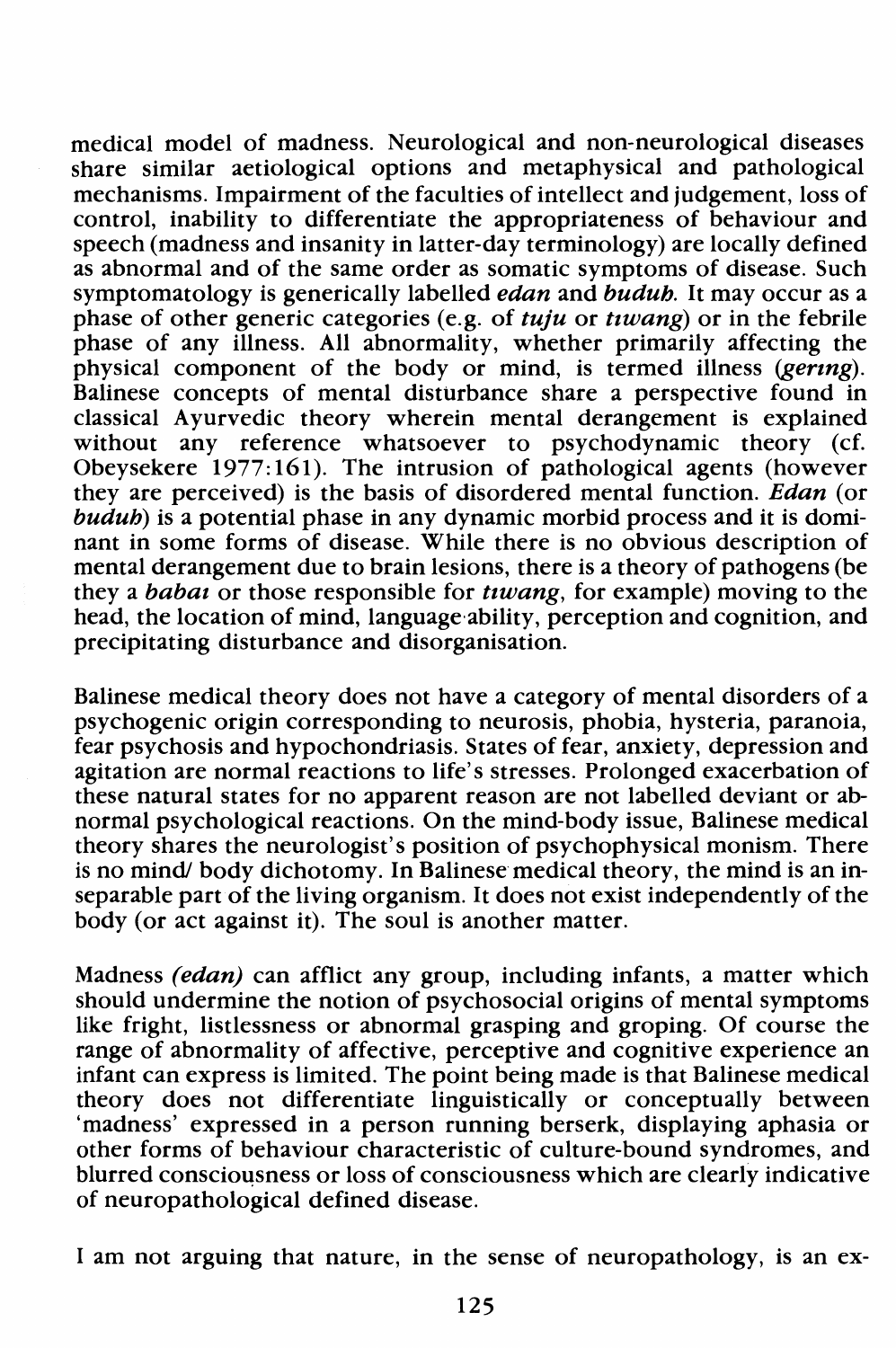elusive alternative to socio-cultural factors in explanation. Obviously, specific behaviour patterns, life-styles and ritual practices influence the content of symptomatology and, to some extent, account for the degree of conformity displayed in the syndromes. An individual sustaining a grave assault to the central nervous system in an urban Western society is unlikely to scramble up a tree to evade would-be captors, to flourish a kris or to hallucinate the fantastic images peculiar to the Balinese visual landscape and iconography. Indeed, the vocabulary of madness does have a strong cultural content. The abnormality of such behaviour is defined only by the inappropriateness, undirectedness or excessiveness of the activity. To run amok and stab one's opponents and finally oneself on a battlefield is not classified as madness. To run amok as an individual without any apparent cause is abnormality indicative of pathology. When Javanese and Balinese act with undirected, unprovoked hostility and run amok, they often do so with a kris. However, the form of this disorganisation pertains to brain activity. Because the symptomatology of mental disorder is expressed in a cultural idiom and reflects metaphysical assumptions, the condition is not explicable simply in cultural terms (cf. Leighton 1982:219-20). Such an explanation draws attention away from the actuality of disease problems facing peoples of Asia and focuses upon the imputed proclivity of 'culturetypes' to express dissatisfaction and aggression through feigned affliction, and to somatize mental distress. Notwithstanding the cultural elaborations woven around *babatnan*, the syndrome itself is not simply a product of culture. Disease is mediated through a system of symbols (call it culture) but the nature of the pathogen directs the form which cultural representations (the symbolism) take. This is the reason why babaman is constructed differently in Bali from, say, smallpox or leprosy.

What also needs to be addressed are the politics of medical research which are directed largely towards the artificial prolongation of the lives of the more affluent while diseases afflicting the mass of the world's population thrive. Too much emphasis on the role of culture and the imputed psychosocial tendencies of Third World population groups, whose diseases present with mental symptoms, shirks consideration of the ecology of poverty and of survival in a harsh tropical and unsanitary environment. The human neurological system is particularly susceptible to damage from nutritional deficiencies and to infections that are rife in such an environment. There is accumulating evidence that foetal and infantile malnutrition, anaemia (resulting from parasitic infections) and catastrophic infections associated with febrile convulsions have a deleterious effect upon the developing brain that time does not heal. Acute and chronic infections can present with behavioural disturbances when lesions occur in the frontal lobes of the brain. Vitamin deficiencies and malnutrition can present as acute organic psychoses. Infection-induced psychoses are also likely to be more prominent in tropical Southeast Asia than in temperate regions (Orley and Tsuang 1983:24-48). Most infectious diseases interfere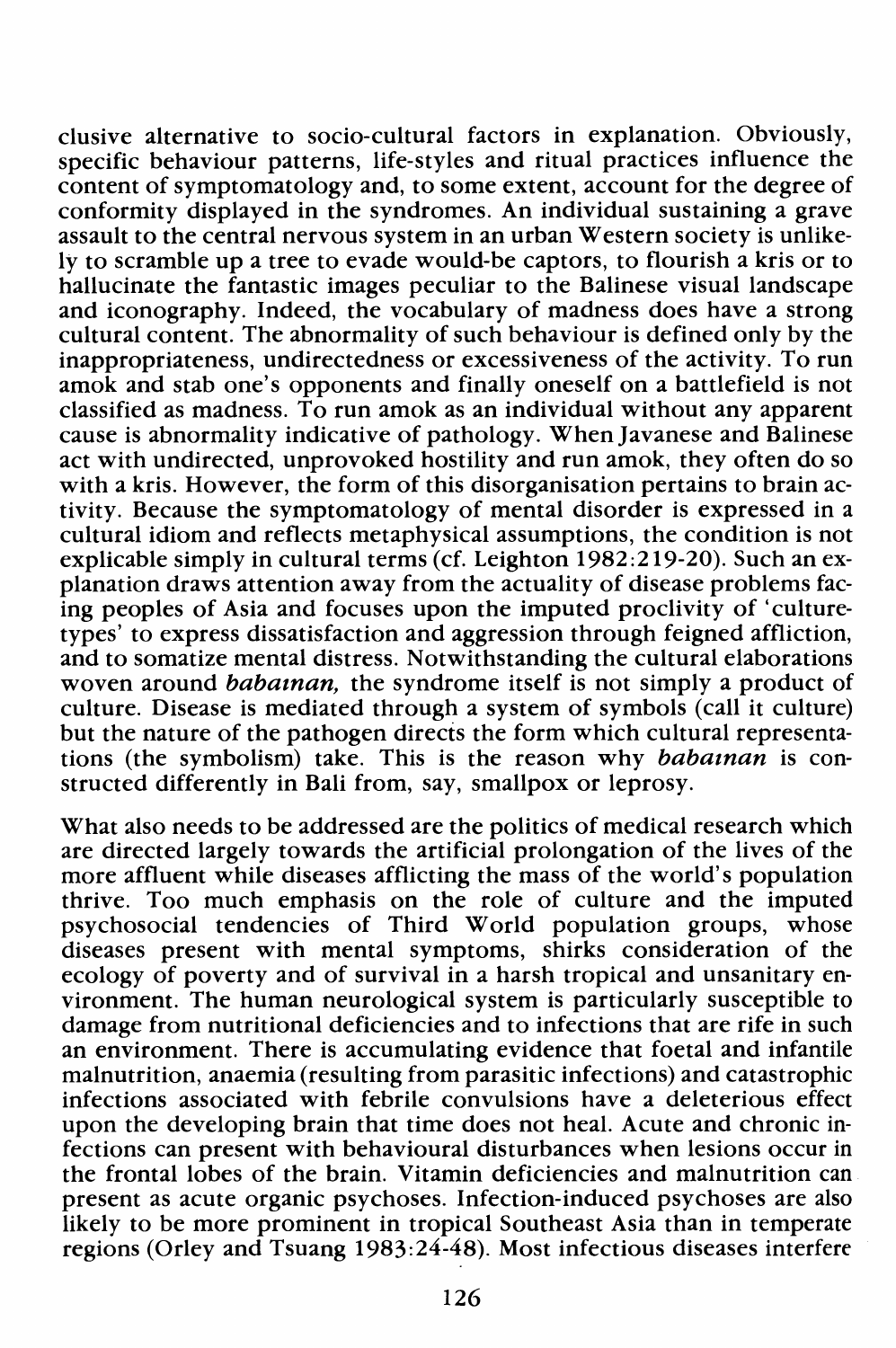with the body's intake of food and capacity to absorb it. Malnutrition then lowers resistance to infections. Although genetic susceptibility may also be pertinent, nutritional deficiency has contributed to various (obscure) neuropathies. The notion of a 'lethal synthesis', for example, in people suffering malaria, parasitic disease, infections and malnutrition, could be relevant to the aetiology of the not-yet-understood phenomena that are the subject matter of this paper.

It is suggested that because Western observers described certain 'bizarre' (unfamiliar) syndromes among 'exotic' (other) Asian populations, there was little inhibition to their constructing a set of 'atypical reactive psychoses' which made sense to Western psychiatric nosology'; associated exotica were then attributed first to racial personality and intelligence and later to 'culture personality'.

Accounts of culture-bound syndromes such as *latah* are worthy of a study in their own right insofar as they reveal a shift from the renounced racialdeterminist arguments to cultural-determinist ones wherein the content of the imputed contributing factors remain basically unchanged. In the first, there is a racial type in a 'lower' evolutionary stage of psychical development and vulnerable to 'imbecility' and 'primitive reactions' in the presence of 'more cultured races'. In the second, there is a 'cultural personality' predisposed to feigning forms of madness in order to cope with crises and repression. Anthropological research in this area in particular highlights the nurture-over-nature triumph to which Freeman (1983) refers. Culture, that 'common-sense' factor in human experience (cf. Geertz 1983), is allegedly maladaptive, even pathogenic.

My argument is that this produces cultural stereotyping along the lines once rightly condemned as racial stereotyping. The same data have been used to draw conclusions which reflect the disciplinary interests and commitments of the particular researcher, as well as the changing aetiologic view - culture not race - of Western academic enterprise. This has meant little expansion in knowledge of Asian medical problems or experience. Granted the present state of our knowledge of tropical neurology, the use of the phrase culture-bound syndrome, in the acquired sense of cultureinduced, seems to me racist and prejudicial to Asian populations, even if unintentionally so.

Although a consideration of the effects of culture, in the sense of customs of life-style, on the transmission of disease may be justified, there is good reason to be cautious with formulations which arraign culture as causative,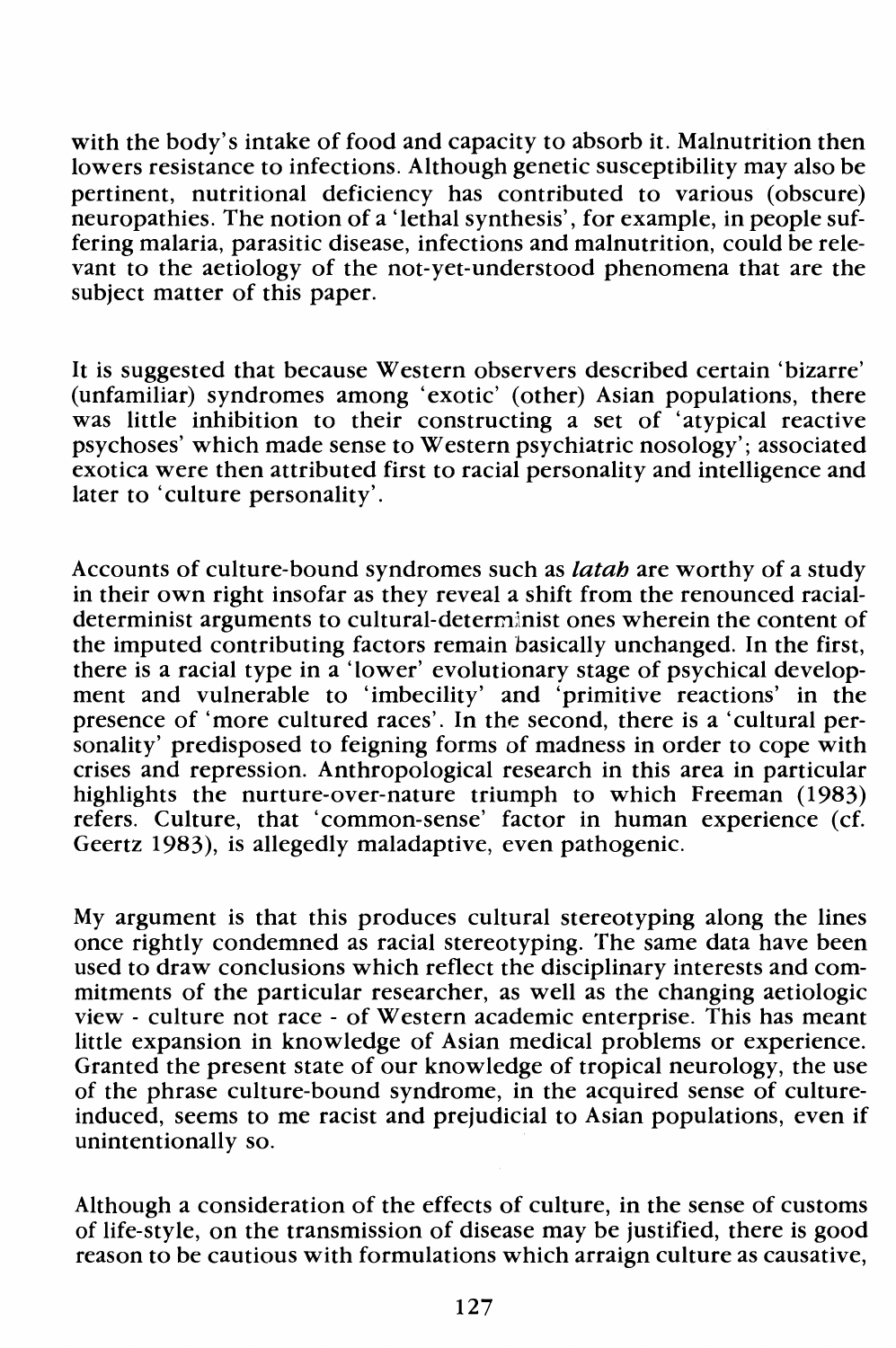at least until further studies of tropical neurology have been undertaken and local medical knowledge has been examined.

#### *Btblwgraphy*

#### *Kawt Manuscrzpts*

- HKS Hooykaas-ketut Sangka Proyek Tik. These are listed according to the numbers assigned to manuscripts by Proyek Tik.
- K Gedong Kirtya Collection

| HSK3124          |
|------------------|
| K <sub>269</sub> |
| K173             |
| HKS 47, 25       |
| <b>HKS2183</b>   |
| HKS3741          |
| HKS1113, 7       |
| <b>HKS3558</b>   |
| K422             |
| <b>HKS3097</b>   |
|                  |

Annual Reports of the Netherlands Indies Public Health Service 1934-1939, MDVG. *Bait* Post(Newspaper 22.10.76. [Baru 1, 2 pCt Raykat Indonesia Yg Pernah Dilayani Dokter].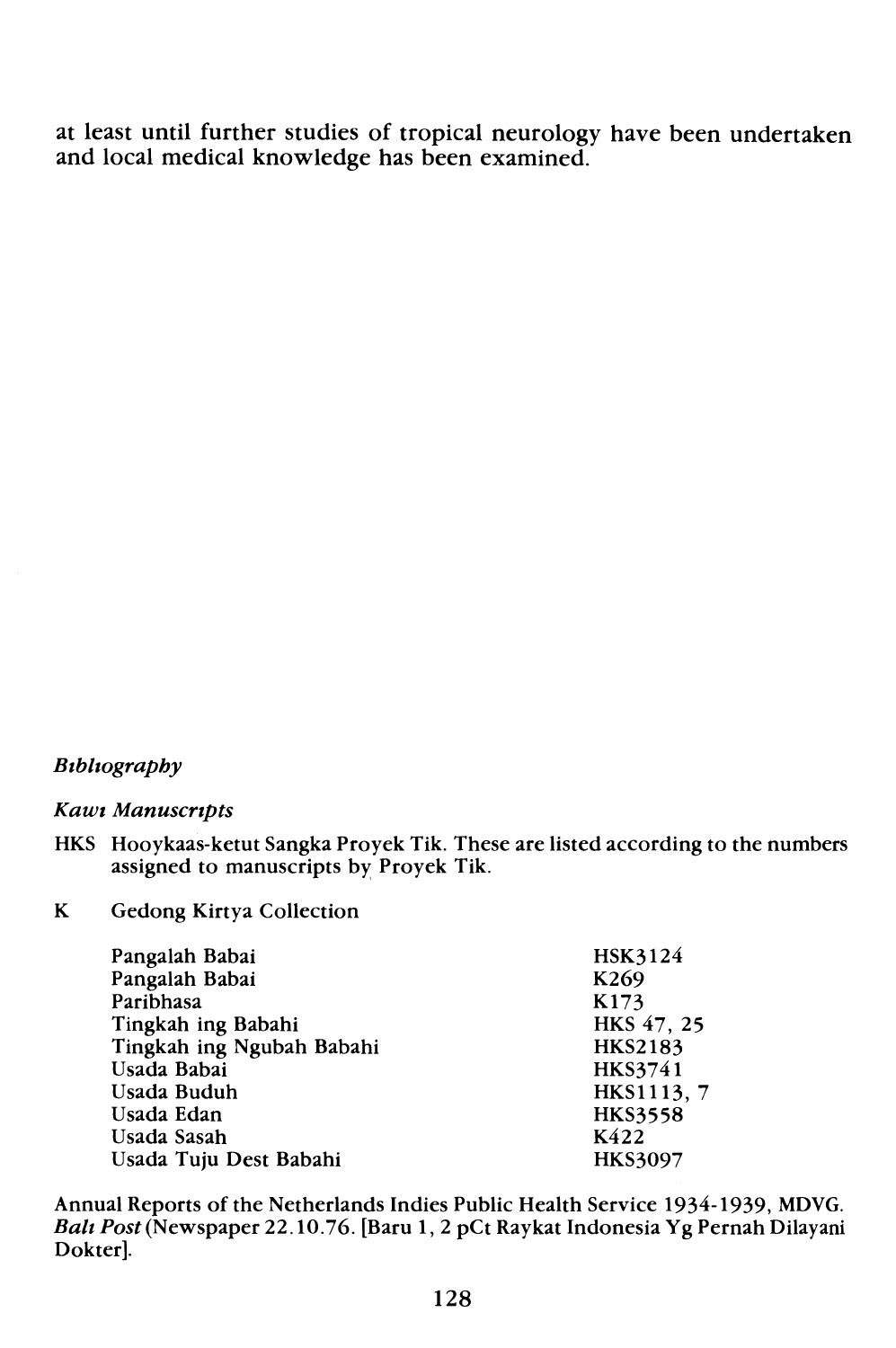Bateson, Gregory (1970) 'Bali: The Value System of a Steady State', in Belo (1970): 384-401.

Bateson, Gregory & Margaret Mead (1942) *Balmese Character; A Photographtc Analysts* New York, Academy of Sciences XVI.

Belo, Jane (1970) *Tradtttonal Balmese Culture* New York, Columbia University Press.

Brewer, Colin (1982) 'The Yellow-brick Road to Happiness' *New Sctenttst,*  95(1322):684-86.

Brown, }ann & Marietta Voge (1982) *Neuropathology of Parastttc Infecttons,* Oxford University Press.

Caudill, William & Tsung-Yi Lin (1969) *Mental Health Research m Asta and the Pactftc* Honolulu, East-West Center Press.

Connor, Linda H. (1979) 'Corpse Abuse and Trance in Bali: The Cultural Mechanism of Aggression' *Mankmg* 12:104-18.

----- (1982) 'Ships of Fools and Vessles of the Divine: Mental Hospitals and Madness, A Case Study' *Soctal Sctence and Medtcme* 16:783-94.

Derrida, Jacques (1981) *Wrttmg and Dtfference.* Alan Bass (trans.) London: Routledge and Kegan Paul.

Edington, G.M. & H.M. Gilles (1976) *Pathology m the Troptcs,* London, Edward Arnold.

Ellard, John (1985) 'The Anatomy of Mirages' *Modern Medzcme of Australta*  28(2):17-19.

Endicott, Kirk Michael (1970) *An Analysts of Malay Magtc* Oxford, Clarendon Press.

Fabrega, Horacio (1977) 'On the Specificity of Folk Illnesses' in Landy, (1977) pp.273-8.

Fitzgerald, R.D. (1923) A Thesis on Two Tropical Neuroses (Amok and Latah) Peculiar to Malaya *Transactrons of the Ftfth Congress, FEATM* (Far Eastern Association of Tropical Medicine), Singapore, pp.148-61.

Foucault, Michel (1979) *Madness and Cwtltsatton; A Htstory of Insantty m the Age of Reason* London, Tavistock Publications.

Freeman, Derek (1983) *Margaret Mead and Samoa, The Makmg and Unmakmg of an Anthropologrcal Myth* Harvard University Press.

Freud, Sigmund (1938) *Totem and Taboo; Resemblances Between the Psychtc Lwes and Savages and Neurotrcs* Harmondsworth, Penguin.

Galloway, Sir David J. (1923) 'On Amok' in *Transactwns of the Fifth Congress FEATM.* Singapore, pp.162-71.

Gaydusek, D.C. (1973) 'Kuru in the New Guinea Highlands' in Spillane (1973) pp.376-83.

Geertz, Clifford (1983) *Local Knowledge; Further Essays m Interpretwe Anthropology* New York, Basic Books, Inc.

Geertz, Hildred (1968) 'Latah in Java. A Theoretical Paradox' *Indonesta* 5:93-104. Gimlette, J.D. (1923) *Malay Poisons and Charm Cures* London, J. and A. Churchill. Kenny, Michael G. (1978) 'Latah: The Symbolism of a Putative Mental Disorder' *Culture, Medtcme and Psychtatry* 2:209-32.

----- (1983) 'Paradox Lost: The Latah Problem Revisited' *journal of Nervous and Mental Dtsease* 17(3): 159-67.

Kleinman, Arthur (1980) *Pattents and Healers m the Context of Culture; An Exploratton of the Borderland between Anthropology, Medtcme and Psychtatry*  Berkeley, University of California Press.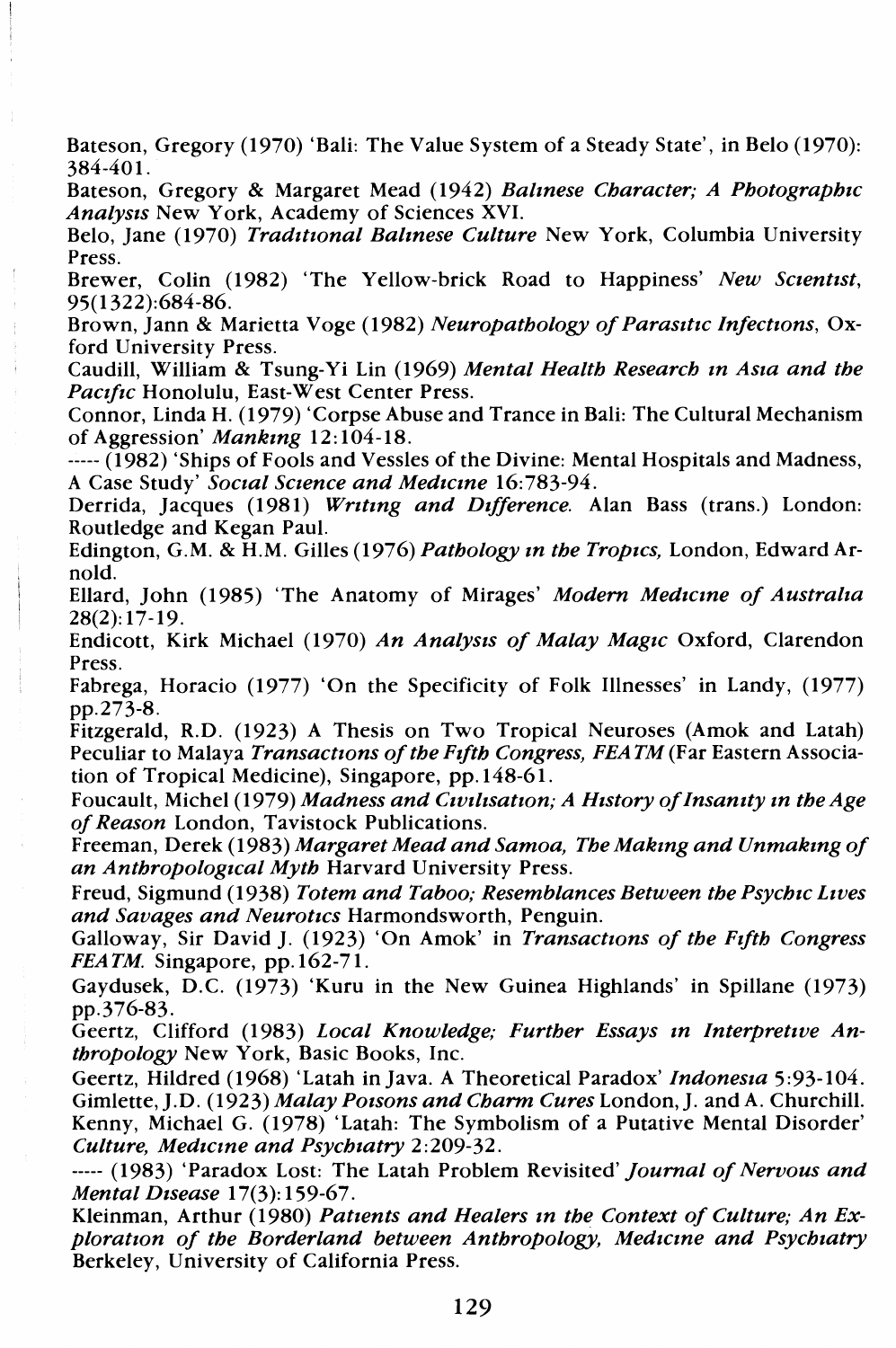Landy, David (ed.) (1977) *Culture, Drseases and Healmg* New York, Macmillan. Leff, Julia (1981) *Psychratry Around the Glove* New York, Marcel Dekker Inc.

Leighton, Alexander H. (1969) 'Cultural Relativity and the Identification of Psychiatric Disorders' in Caudill & Tsung-Yi (1969) pp.448-62.

----- (1982) 'Relevant Generic Issues' in Albert Gaw (ed.) *Cross-Cultural Psychratry*  Boston, John Wright PSG Inc., pp.199-236.

Lishman, William Alwyn (1980) 'The Problem of Lunacy in Acheen' *MBGD* X:2-49. ----- (1922) 'Acute Confusional Insanity in the Dutch East Indies' *MBGD* IV:200-20.

----- (1924) 'Latah, A Psycho-Neurosis of the Malay Races' *MBGD* III:305-20.

Lovric, B.].A. (1979) An Approach to Balinese Historical Literature BA (Hons) Thesis, University of Sydney.

----- (1987a) Bali; Myth, Magic and Morbidity in Norman Owen (ed.) , 1987, pp117-41.

----- (1987b) Rhetoric and Reality: The Hidden Nightmare. PhD thesis, University of Sydney.

Maegraith, Brian (1984) *Adams* & *MMaegrarth; Clmrcal Troprcal Drseases* Oxford, Blackwell Scientific Publications.

Mead, Margaret (1970) [1939] *'The Strollmg Players m the Mountams of Bait', m Belo (1970) pp. 137-45.* 

----- *(1970)* [1955] 'Children and Ritual in Bali', in Belo (1970) pp.198-211.

----- *(1970)* [1940] *The Arts in Bali, in Belo, J. (op.cit.)* 1970, pp.331-40.

----- *(1979) Letters from the Freid 1925-1975 New York, Harper Colophon Books. Meededeelmgen van den Burgerlzjken Geneeskundrgen Dzenst m Nederlandsch-Indre* (MBGD), Batavia, 1913-1925.

*Mededeellngen van den Dzenst der Volksgezondhezd m Nederlandsch-Indze*  (MDVG), Batavia, 1926-1941.

Murphy, H.B.M. (1972) 'History and the Evolution of Syndromes: The Striking Case of Latah and Amok', in M. Hammer et al., (eds), *Psychopathology; Contributions from the Social, Behavioural, and Biological Sciences New York, John Wiley &* Sons, pp.33-55.

----- (1978) Abstract and Review of Michael G. Kenny's 'Latah: The Symbolism' and John E. Carr's 'Ethno-Behaviourism and the Culture-bound Syndromes: The Case of Amok', *Transcultural Psychiatnc Research 16;61-64.* 

Obeysekere, Gananath (1970) The Idiom of Demonic Possession. *Social Science in Medicine* 4:97-111.

----- (1975) 'Psychocultural Exegesis of a Case of Spirit Possession in Sri Lanka' *Contributzons to Asran Studies* 8:41-89.

----- (1977) 'The Theory and Practice of Psychological Medicine in the Auyrvedic Tradition' *Culture, Medicine and Psychiatry* 1(2): 155-81.

Orley, *].* & M.T. Tsuang (1983) 'Psychiatry and Medicine in the Developing Countries', in Weatherall et al.,  $(1983)$  Vol.II,  $24:47-8$ .

Owen, Norman (ed) (1987) *Death and Disease in South East Asia,* Singapore, Oxford Univ. Press for Asian Studies Association of Australia.

Peters, Sir Rudolph A. (1963) *Biochemical Lesions and Lethal Synthesis* Oxford, Pergamon Press.

Pfeiffer, W. (1968) 'New Research Findings Regarding Latah' *Transcultural Psychiatric Research.* 5:34-38.

Samuels, W.F. (1923) 'Malaria and Mental Disease' *Transactions of the Fzfth Congress FEATM,* Singapore, pp. 141-7.

Sechrest, Lee (1969) 'Philippine Culture, Stress and Psychopathology', in Caudill and Tsung-Yi Lin (1969) pp. 306-34.